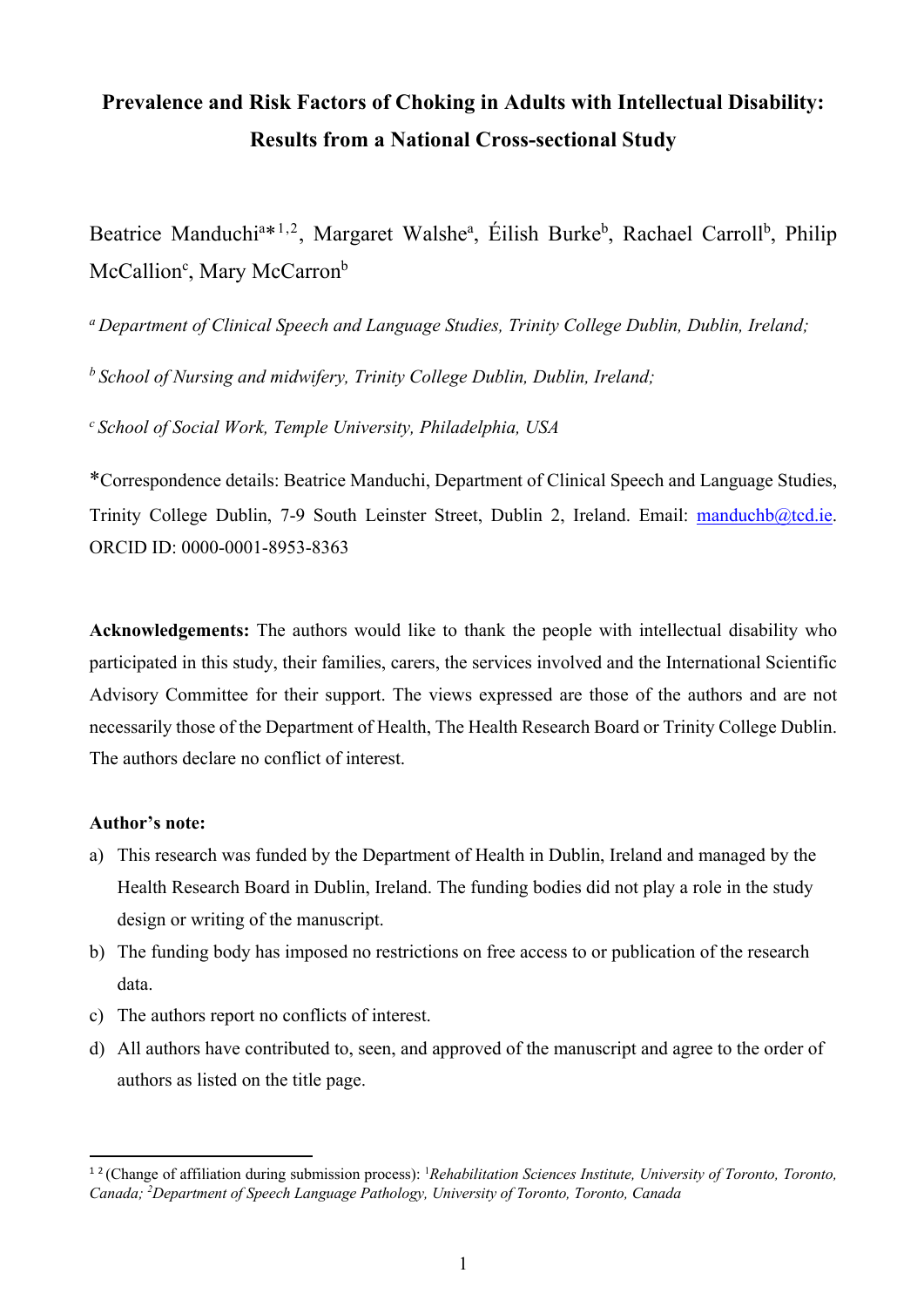#### **Abstract**

Background: Choking is a serious and under-recognized condition for adults with Intellectual Disability (ID), with health, psychological and potentially fatal consequences. This study aims to determine the prevalence of choking history and risk factors in a population-based sample of adults with ID.

Method: 597 adults with ID were selected as part of The Intellectual Disability Supplement to The Irish Longitudinal Study on Ageing. Information was collected on choking history, comorbidities, challenging behaviours and eating difficulties. Logistic regression was employed to determine risk factors for choking history.

Results: 17.3% of participants reported a choking history. The co-occurrence of eating difficulties, Cerebral Palsy, visual impairment, being  $\geq 65$  years old and antipsychotics use increased the odds of choking history.

Conclusions: Choking is prevalent in our sample, especially in individuals with multiple and complex disabilities. Risk assessment should be implemented in usual care. Training staff and caregivers is recommended to increase awareness, prevention and recommendations adherence.

**Keywords**: choking – asphyxia – swallowing – dysphagia – adult - intellectual disability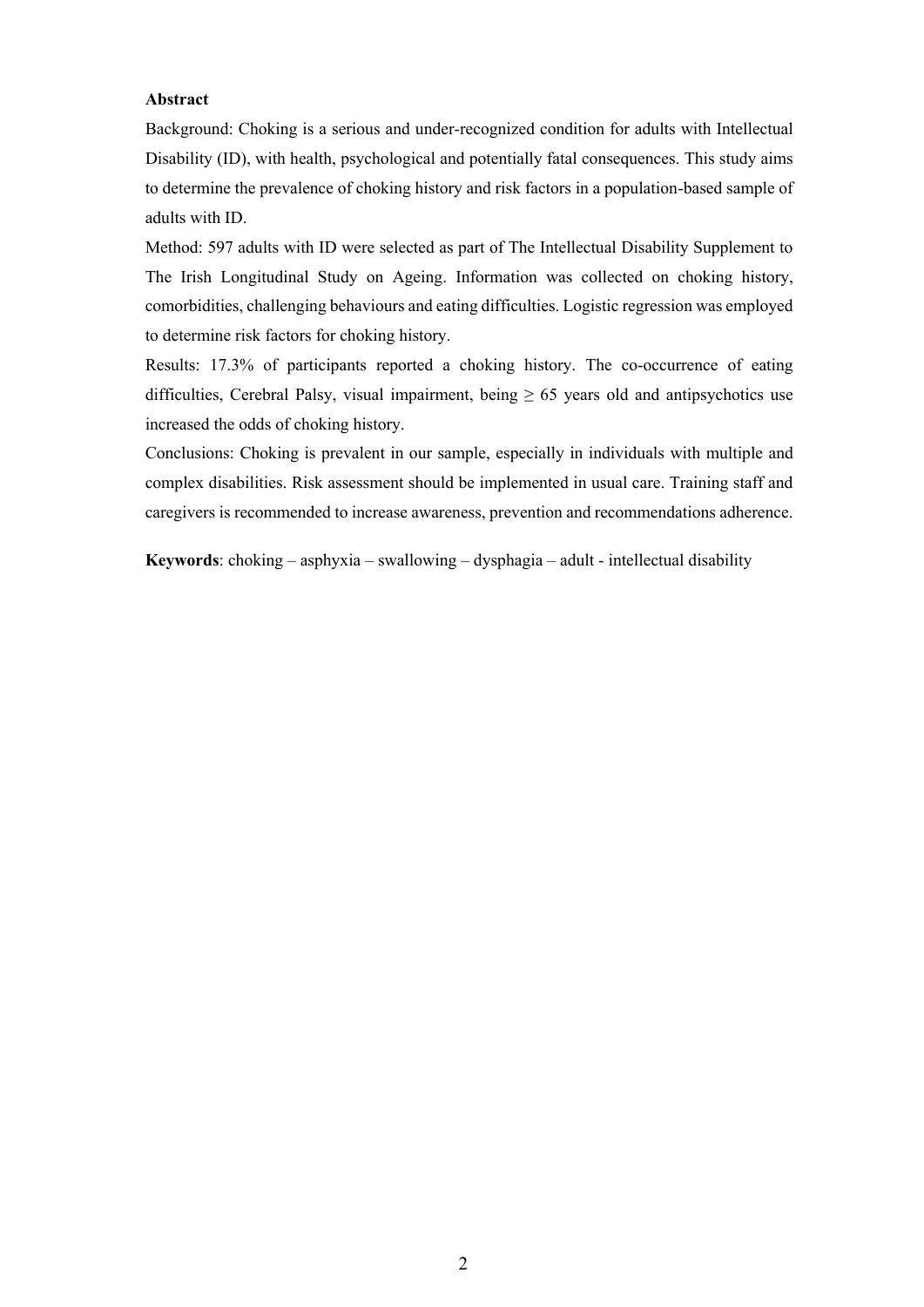# **MAIN TEXT**

#### **Background**

Choking occurs when the ingestion or inhalation of food or non-food items causes the obstruction of the respiratory tract (Troche, Brandimore, Godoy, & Hegland, 2014). The inability to breathe may result in insufficient oxygen delivery to the body and may lead to death by asphyxia (National Safety Council, 2015).

Choking is a serious health and safety concern for adults with Intellectual Disability (ID), representing the main external cause of death for adults with ID living in residential care (New South Wales Ombudsman, 2013; 2015). Choking incidents and choking-related deaths in this population are often under-recognised and under-reported (Trollor, Srasuebkul, Xu, & Howlett, 2017). In a US study, Landes, et al. (2019) reviewed 33154 death certificates of adults with developmental disability from 2012 to 2016. They found that choking-related deaths accounted for 4.80% of decedents with ID, 3.76% with Cerebral Palsy (CP); 2.28% and with Down Syndrome. However, these deaths were often coded as "*pneumonitis due to inhalation of food/ vomit*". Such misinformation is a serious barrier to prevent premature mortality, thus, investigating choking prevalence and related harms in this population is a national priority across numerous developed countries (Hemsley, et al., 2015; Heslop, et al., 2013; Hollins & Tuffrey-Wijne, 2013; Morad, Kandel, & Merrick, 2009; New South Wales Ombudsman, 2015). Furthermore, choking can have a serious impact on the psychological well-being of the person with ID and his/her caregivers (Balandin, Hemsley, Hanley, & Sheppard, 2009; Hemsley, et al., 2019; Westergren, et al., 2002), with support staff involved in choking incidents reporting significant distress and anxiety (Guthrie, Lecko, & Roddam, 2015; Guthrie & Stansfield, 2017).

Adults with ID are at greater risk of choking episodes compared to the general population (Finlayson, et al., 2010; Petropoulou, et al., 2017).

Swallowing difficulties, or dysphagia, represents the primary contributor to choking risk in adults with and without ID (Berzlaovich, et al., 2005; Ekberg & Feinberg, 1992; Samuels &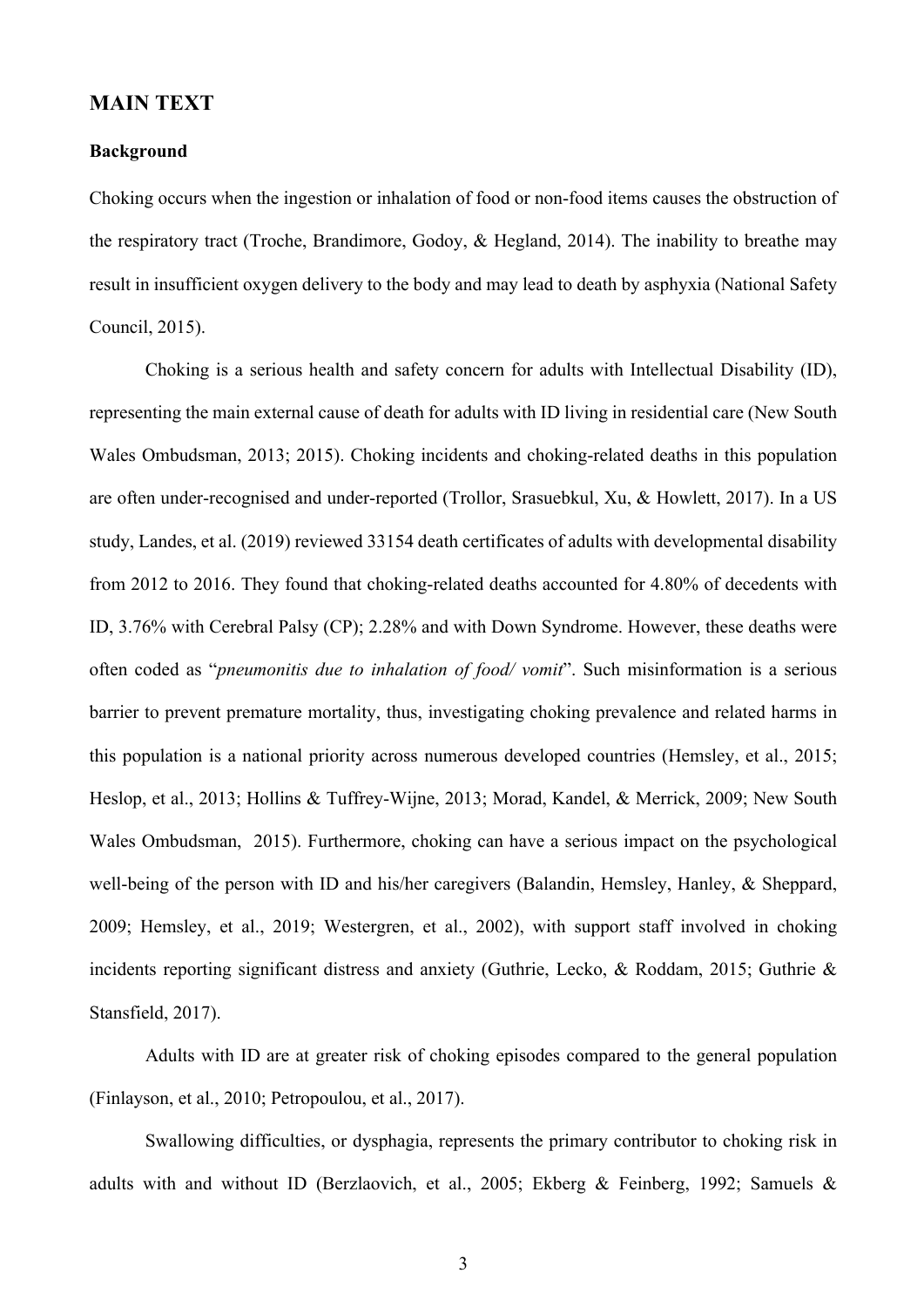Chadwick, 2006; Sheppard, et al., 2017; Thacker, et al., 2008). People with ID typically present with oral dysfunctions (e.g. abnormal oral tone, immature chewing, and limited tongue control), poor dentitional status and problems in pharyngeal phase of swallowing (Chadwick & Jolliffe, 2009). All these factors significantly impact on bolus formation and airway protection, with negative consequences for food consumption safety.

Behavioural issues and maladaptive eating behaviours, such as food refusal, cramming food and pica (ingestion of non-food items), may also significantly impact on choking risk (Ball, et al., 2012; Hove, 2007; Matson & Kuhn, 2001). In particular, rapid rate of eating and overstuffing the mouth are common issues in adults with ID who eat independently and have been identified as strong predictors of choking and asphyxiation risk (Samuels & Chadwick, 2006; Sheppard, et al., 2017; Smith, Teo, & Simpson, 2014; Stevenson, et al., 2007).

Support during mealtime is often required to overcome eating and drinking difficulties (Ball, et al., 2012; Mansell, Ashman, Macdonald, & Beadle-Brown, 2002). However, people with ID receiving support for eating might be at increased choking risk if mealtime recommendations are not adhered to (Chadwick, Jolliffe, & Goldbart, 2003).

Mental illness and use of antipsychotic medications are more common among adults with ID than in the general population (Cooper, Smiley, Morrison, Williamson, & Allan, 2007; McCarron, et al., 2010; O'Dwyer, et al., 2017). Choking and choking-related deaths are prevalent in people with mental health disorders (Aldridge & Taylor, 2012; Corcoran & Walsh, 2003), due to a combination of factors, namely dysphagia, challenging behaviours, prolonged institutionalisation and use of tranquillizers, which exacerbate the risk of choking (Chen, Chen, Chan, Lan, & Loh, 2014; Regan, Sowman, & Walsh, 2006). In addition, the use of antipsychotic drugs and their association with dysphagia and choking risk has been widely referred to in the literature (Gallagher & Naidoo, 2009).

Polypharmacy has also been described as a risk factors for choking (Riquelme, et al., 2016; Ruschena, et al., 2003). People with ID are likely to be prescribed a high number of drugs beginning at an early age and continuing into older age (Stortz, et al., 2014).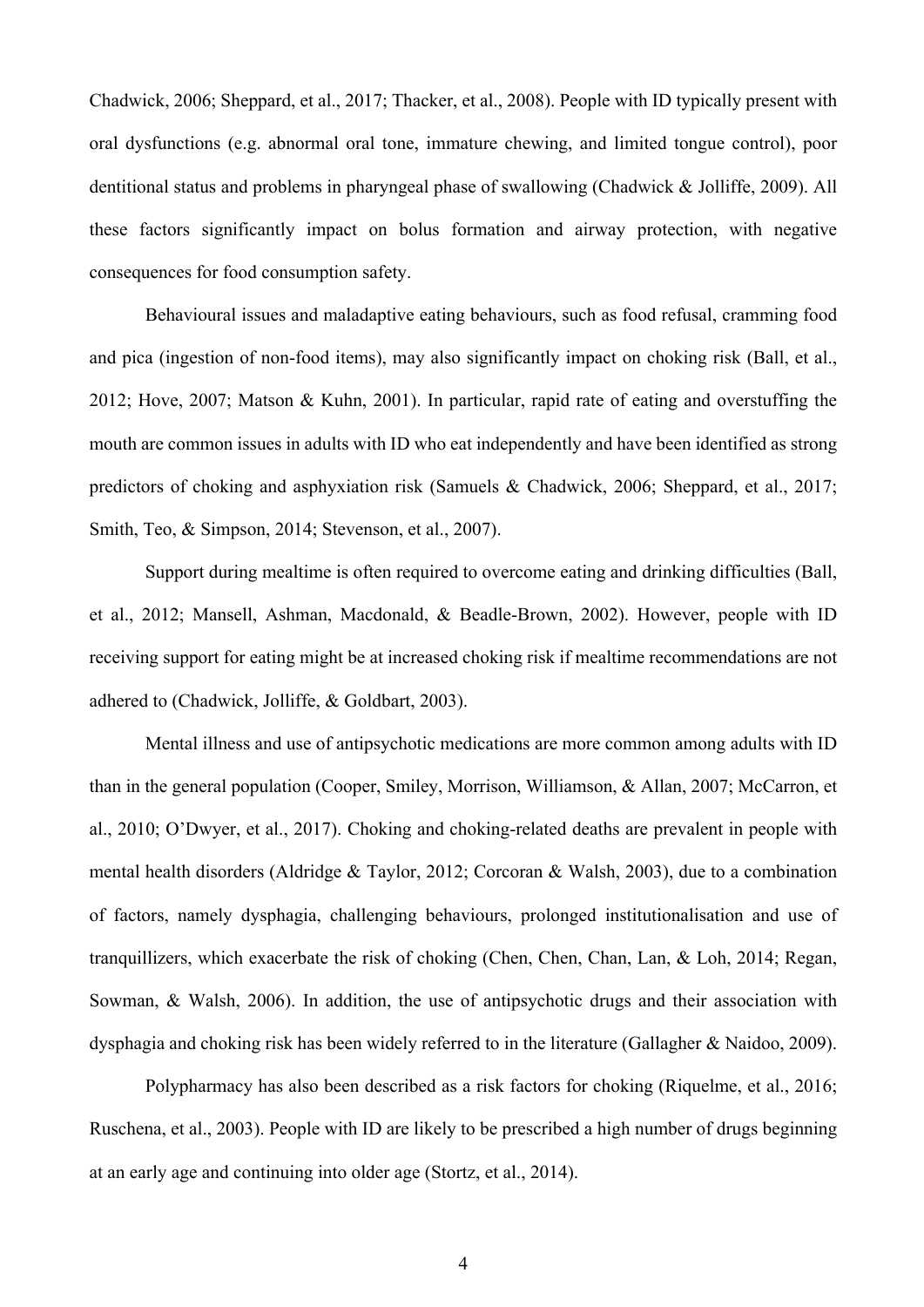Other common comorbidities in ID also increase risk of choking, including epilepsy (Chadwick & Jolliffe, 2009), gastroesophageal reflux disease (GERD) (De Veer, Bos, Boer, Böhmer, & Francke, 2008), and dementia (Givens, Prigerson, Jones, & Mitchell, 2011; Shinagawa, et al., 2016).

Specific syndromes in ID may be at increased risk of choking compared to other aetiologies, due to complex interactions between anatomical, functional and behavioural factors (Cooper-Brown, et al., 2008). These include CP (Balandin, et al., 2009), Prader-Willi syndrome (Stevenson, et al., 2007) and Down Syndrome (Smith, et al., 2014; Thacker, et al., 2008).

Previous studies on choking risk in the general population identified age  $($  > 65 years old) as a risk factor for choking (Berzlaovich, et al., 2005; Dolkas, Stanley, Smith, & Vilke, 2007; Ekberg & Feinberg, 1992), due to anatomical and functional changes affecting swallowing (Sheppard, 2006). As people with ID experience earlier onset of conditions associated with ageing compared to populations without ID, a cut-off of 40 years and older is advocated when referencing to older adults with ID (Balandin, et al., 2009; McCarron, et al., 2011; Sheppard, et al., 2017).

Previous studies describing choking and asphyxiation risk among adults with ID have reached conflicting findings and focused on specific subpopulations. Samuels and Chadwick (2006) found that 71.25% of 80 adults with ID and dysphagia was considered at high risk of asphyxiation by their treating Speech and Language Therapists (SLTs), and that 70.7% of people for whom choking data were available ( $n = 58$ ) had a history of coughing/choking episodes. A cluster of fast rate of eating, cramming food and premature loss of bolus into the pharynx were predictive of high risk for asphyxiation. Similarly, Chadwick and Jolliffe (2009) found that almost 90% of 99 adults with ID and dysphagia were at high risk of asphyxiation, according to their treating SLTs. In a community survey on 674 adults with ID, Thacker, et al. (2008) identified a history of choking in 40% of their sample. This study found the co-occurrence of severe ID, being edentulous, receiving more than two drugs, using tranquillizers, needing help with liquids and Down Syndrome to be predictive factors for choking. Finally, in a study on 619 individuals with severe ID, Sheppard, et al. (2017) identified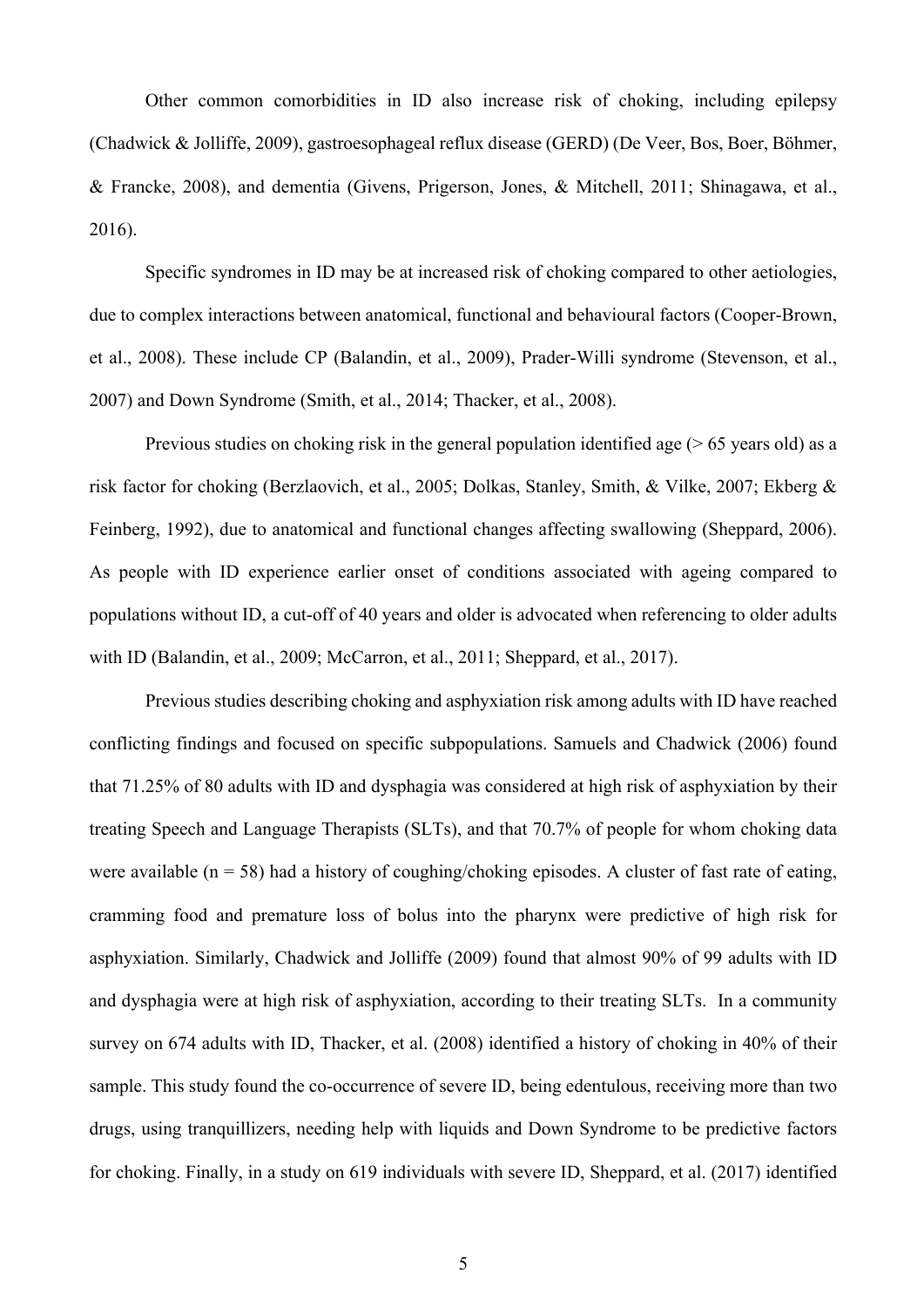15% of participants as having experienced choking episodes. Choking history was predicted by a cluster of nine items, including dysphagia and challenging behaviours at mealtimes.

### *Rationale and aim*

Choking is a serious but under-recognised condition for older adults with ID. Identifying the full range of factors influencing choking risk is crucial to inform and to develop strategies to prevent related morbidity and mortality (Hemsley, et al., 2015).

This study aimed to determine the prevalence of choking history in a population-based sample of adults with ID and to identify the factors influencing their choking risk.

### **Methods**

## *Study design and participants*

This is a retrospective observational study based on data from the third Wave of the Intellectual Disability Supplement to The Irish Longitudinal Study on Ageing, a multi-wave longitudinal study exploring the ageing profile of adults with ID over 40 years old in Ireland. The project commenced in 2009 with a sample of 753 adults randomly selected from the National Intellectual Disability Database of Ireland and deemed to be geographically and demographically representative of the target population (McCarron, et al., 2011). For the third Wave of the study, data were collected on 609 participants between October 2016 and February 2017. Almost all losses to follow-up since the first Wave were due to deaths. This study included 597 adults with ID for whom data on choking history were available.

#### *Ethical considerations*

This study complies with the ethical standards and laws applicable in Ireland. Ethical approval was obtained from the Faculty of Health Sciences Research Ethics Committee in \*\*\* (de-identified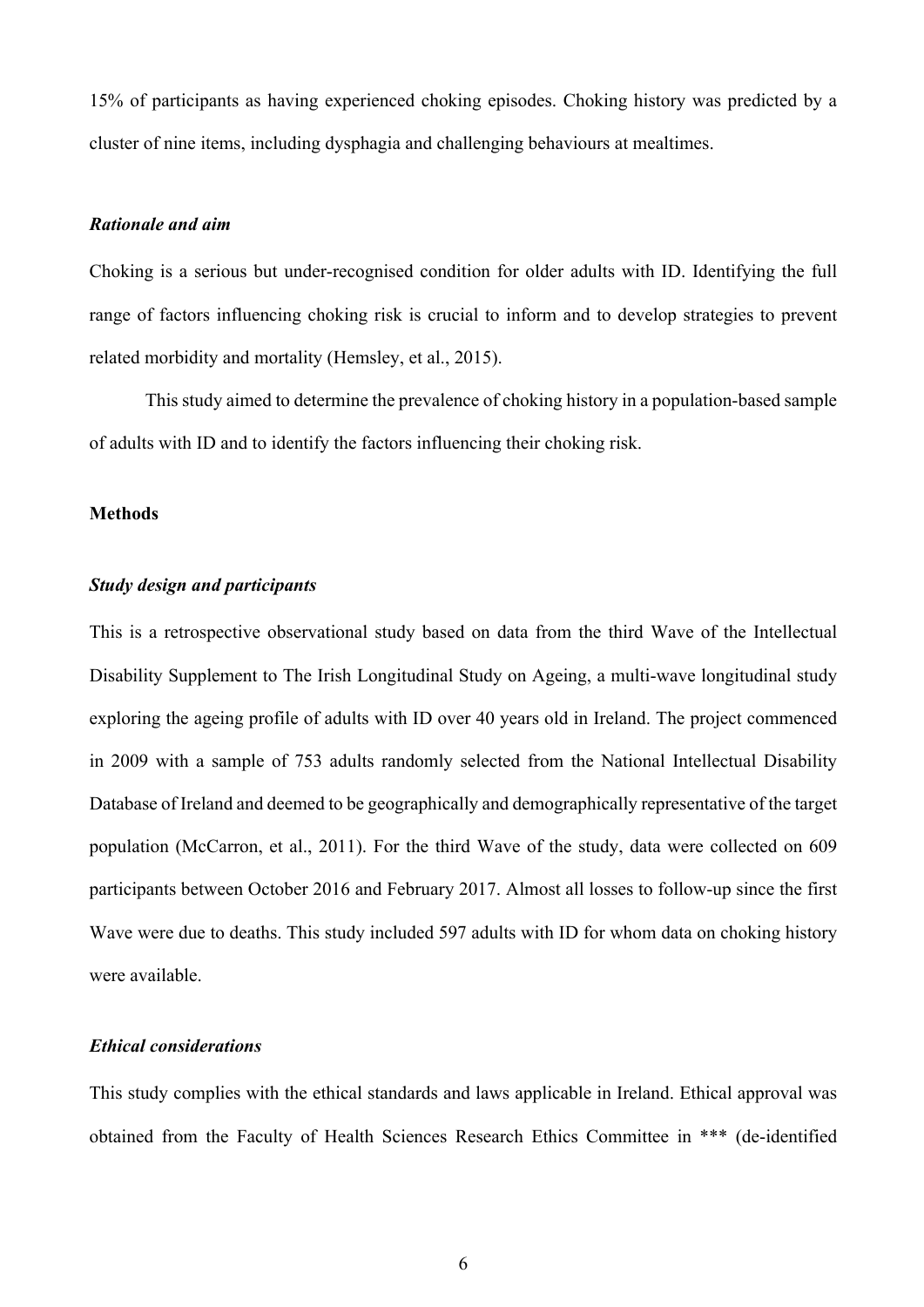information for blind review process) and from the 138 service providers involved in the study throughout Ireland.

## *Data collection*

Details on the data collection process are described extensively elsewhere (McCarron, et al., 2011). Briefly, data was collected using a pre-interview questionnaire and a computer-assisted face-to-face interview, conducted by trained researchers. The questionnaire was posted to participants a week in advance of their face-to-face interview and included questions on medical doctor's diagnoses, medication use, and healthcare utilisation. During the face-to-face interviews, data were collected on dietary intake and frequency, activity levels, community participation, mental health and psychological well-being. Data collected in the questionnaire was also confirmed. Participants could complete the interview independently, supported by a key worker/proxy or a proxy could complete the interview on their behalf. The proxy had to have known the participant well and for at least 6 months. All items were designed to be easily understood by people with ID and their proxies.

#### *Measures*

Information on prevalence and characteristics of choking episode/s was drawn from responses to four items in the interview-based questionnaire. Participants were asked if they ever experienced choking incidents, their frequency and severity. The latter was determined by asking if the participant ever required an intervention as a result of choking (e.g. Heimlich manoeuvre, hospitalization, attention of nurse, doctor on call). Participants were asked to indicate the item/s that resulted in choking incident/s.

Demographic information comprised data on age, gender, level of ID, ID aetiology and type of residence. Participants' age was merged into three categories:  $\leq 50$  years old; 50-64;  $\geq 65$ . Additional variables investigated the presence of CP, dementia, epilepsy, emotional, nervous or psychiatric conditions, neurodegenerative disease (Parkinson's disease and/or Multiple sclerosis), stroke and/or Transitional Ischemic Attack (TIA), respiratory conditions, GERD and visual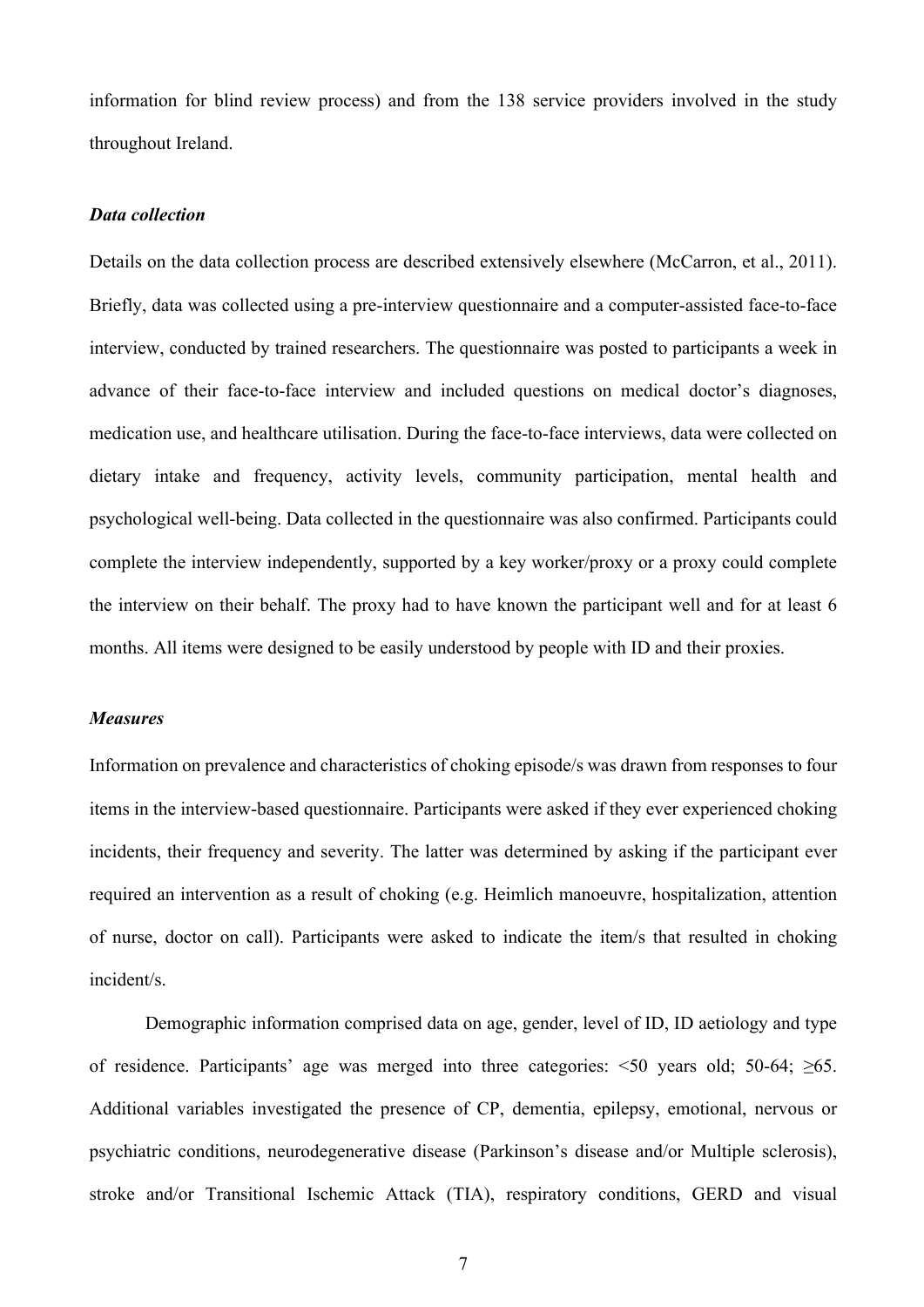impairment. The latter was determined by the presence of self-reported visual difficulties. Additional information were collected on: medication use (no polypharmacy <5 drugs; polypharmacy ≥5 drugs; excessive polypharmacy  $\geq 10$  drugs) (O'Dwyer, et al., 2017) and use of tranquillizers (i.e. antipsychotics, hypnotics/sedatives, anticholinergic, anxiolytics). These data were confirmed from records. Further questions related to participants' dentition status (having own teeth; wearing dentures; being edentulous i.e. nor natural teeth or dentures), challenging behaviours (including selfinjury, aggression and/or stereotyped behaviour) and pica. Finally, questions regarding participants' eating and drinking abilities included: eating difficulties ("*No*"; "*Some*"; "*Much*"; "*Cannot eat at all*"), need for help while eating, type of nutrition (oral, enteral or mixed) and diet (normal or modified).

### *Statistical analysis*

Statistical analysis was completed using Statistical Package for Social Sciences (SPSS) version 24 (IBM Corp. 2016). Descriptive statistics was employed to identify missing values, prevalence of choking history and participants' demographics and comorbidities in relation to choking history. Valid percentages only are presented throughout the paper.

Binary logistic regression was undertaken to determine the predictive value of each variable on choking history. Crude odds ratios (ORs) and Confidence Intervals (CI, set at 95%) were calculated.

A multiple regression model was built to determine the impact of all variables on choking history, while adjusting for confounders. The backwards stepwise method using Likelihood Ratio (LR) was employed. This choice reflected the large number of variables considered and limited information in the literature regarding the most important predictive factors for choking risk in people with ID. All the variables were initially entered in the model and variables not significant to the regression were removed in steps. Multicollinearity between variables was tested by examining the Variance Inflation factor (VIF). A cut-off value of  $\geq 2$  was considered as correlated (Kutner,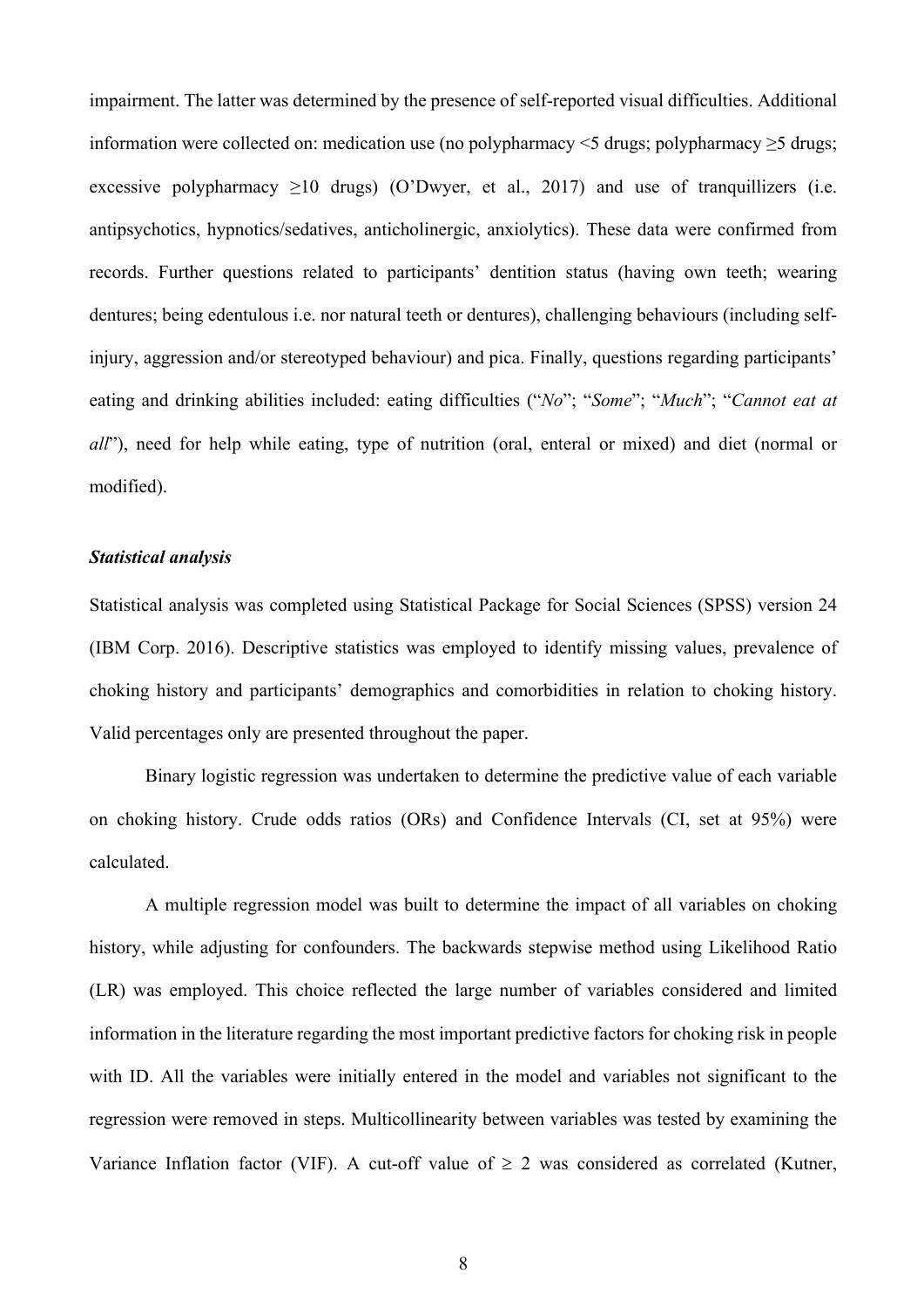Nachtsheim, & Neter, 2004). Adjusted ORs and 95% CI were calculated. Significance was set at pvalue  $= 0.05$ .

## **Results**

#### *Sample characteristics and choking history*

A total of 597 participants were included in this study. Mean age was 60 years (SD= 8; range: 48-95 years). The majority of participants were female (55.4%) and almost half (46.3%) had moderate ID. Almost all participants (99.5%) were on total oral intake. Of these, 137 participants (23%) were on a modified diet, which, in most of cases, consisted of soft/liquidized food and/or thickened fluids. Challenging behaviours were prevalent within the population sample  $(n=284, 60\%)$ . Pica was reported only by 12 participants; therefore, further analyses including this variable were not carried out due to small sample size.

History of choking was reported by 103 (17.3%) participants. Table 1 summarises sample demographics and characteristics in relation to choking history.

#### (INSERT TABLE 1 HERE)

Most participants with choking history reported experiencing less than one episode per month  $(n=87;$ 84.5%); 11 participants (10.7%) 1 to 2 episode/s per month, and 5 participants (4.9%) reported 3 to 5 episodes per month.

Over three-quarters (n=79; 76.7% participants) never required an intervention for choking, 6 individuals (5.8%) required an intervention for some episodes, and 18 (17.5%) required an intervention every time they choked.

As shown in table 2, 68 participants reported information about the food item/s resulted in choking episodes. "Solid foods" were the most reported item; within those, "*meat*" and "*bread*" were mentioned in 21 and 14 cases, respectively. Some participants identified specific behaviours associated with choking episodes. These included: fast rate of eating (9 people), cramming food (4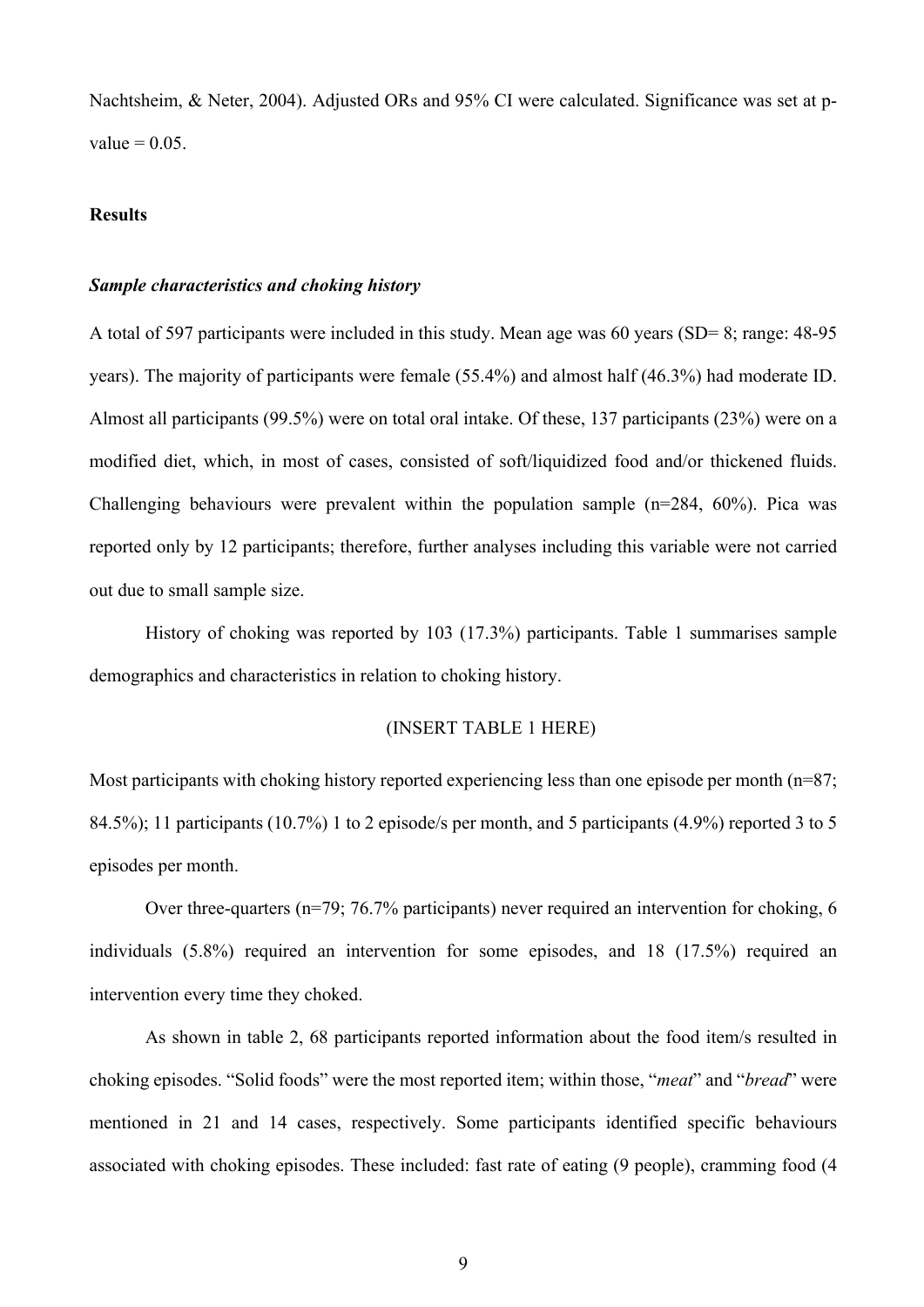people), ingesting large cuts of food (6 people), not chewing it at all (4 people) or a combination of these behaviours.

#### (INSERT TABLE 3 HERE)

Figure 1 shows the percentage of participants who reported choking history in relation to eating difficulties (figure 1a) and receiving help with eating (figure 1b). Within those with "*Some*" and "*Much*" eating difficulties, 25.7% and 37.5% participants respectively, had a history of choking. Lower percentages of choking history were observed in those with either no or severe difficulty. Participants who did not receive help with eating experienced a choking episode in higher percentages (34.3%) when compared to those who received assistance (22.9%) or were completely dependent for eating (19.2%).

#### (INSERT FIGURE 1a AND FIGURE 1 b HERE)

Figure 2 shows that for those individuals who reported "*No eating difficulty*" (n = 34), the majority (96%) choked on solid foods. The variable "*Being on a modified diet*" was not further analysed because of too little information on whether the participant experienced the choking episode while already on a modified diet.

#### (INSERT FIGURE 2 HERE)

## *Binary logistic regression*

Binary logistic regression analysis was conducted to determine the predictive value of each variable on choking history. In table 3, only statistically significant values are reported. Results suggest that living in community group homes and residential care settings increased by 2.7 (95%CI= 1.18-6.29) and 2.9 (95%CI= 1.29-6.78) times, respectively, the odds of choking history compared to living independently. Excessive polypharmacy increased the odds of choking by 2.4 times (95%CI= 1.37- 4.33), as compared to being on less than 5 drugs. Being edentulous doubled the odds of choking history (OR= 2.17, 95%CI= 1.30-3.61), as compared to having own teeth. The variables "*Some*" or "*Much*" eating difficulty showed the strongest level of association with choking history, increasing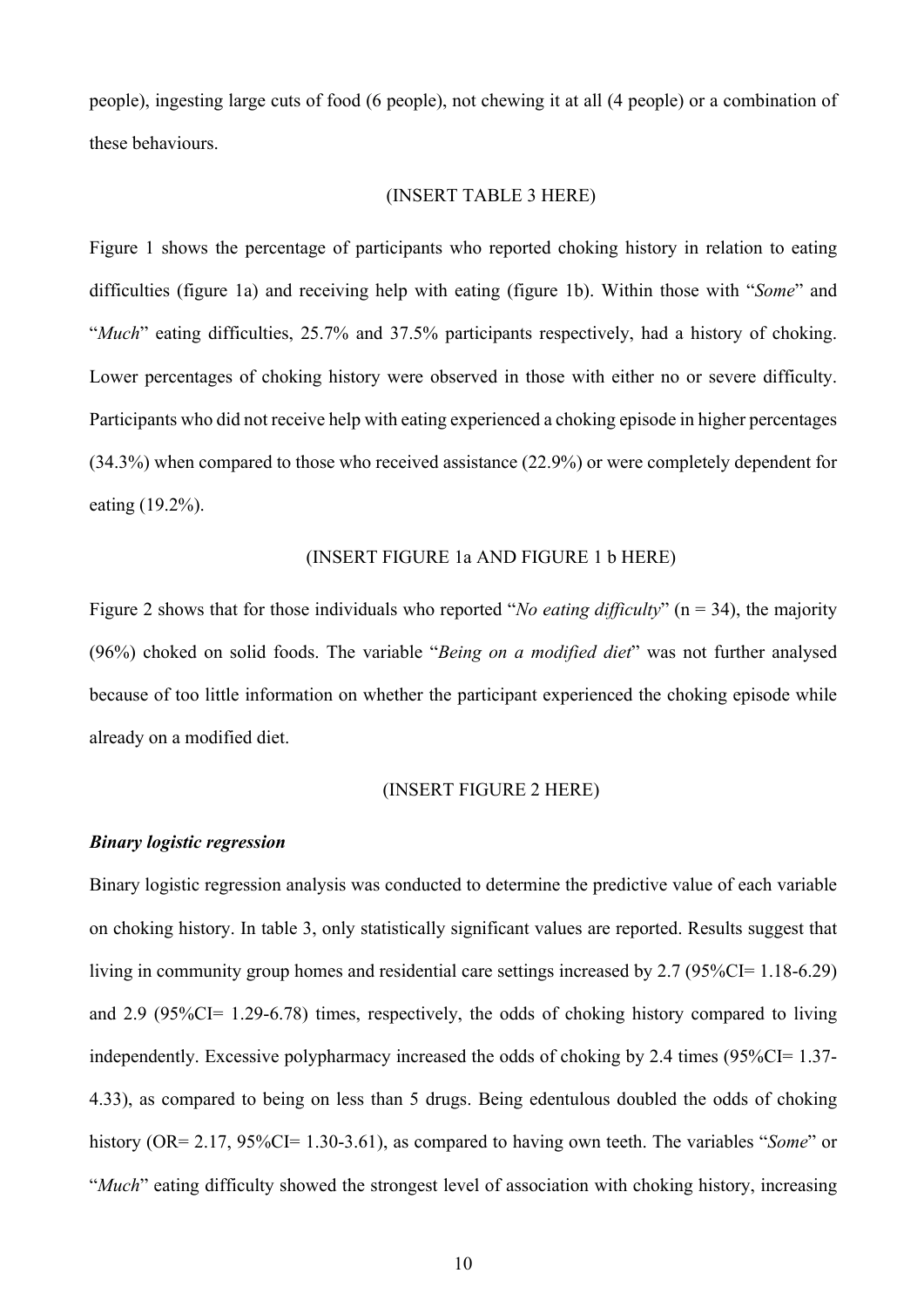the odds to choke by 3 (95%CI=  $1.82 - 5.12$ ) and 5.3 times (95%CI= 2.78-10.14) respectively, as compared to those with "*No eating difficulty*".

#### INSERT TABLE 3 HERE

#### *Multiple logistic regression*

Backwards stepwise logistic regression analysis (LR) was conducted to determine the impact of all variables on choking history. The variables "*Progressive neurodegenerative disease*", "*Stroke or TIA*" and "*Respiratory conditions*" were removed from the model to prevent the analysis suffering from small sample bias. The variables "*Some eating difficulty*" and "*Much eating difficulty*" were merged into one category to reduce variable outcomes. The item assessing "*Receiving help with eating*" was also removed from the model because only people reporting difficulty eating were asked this question. For all variables the VIF was < 2, meaning that no variables needed to be excluded for reasons of multicollinearity. After excluding missing cases, a total of 408 participants were included. The final model, containing 5 predictors, was statistically significant ( $\chi^2$  = 51.534, df=6, p< 0.0001). The model correctly classified 83.3% of cases and presented significant goodness of fit (Hosmer-Lemshow test:  $\chi^2$  = 6.506, df=7, p= 0.482). As shown in table 4, the risk factors for choking that emerged were being ≥ 65 years old, CP, antipsychotics use, visual impairment and some/much eating difficulty.

#### (INSERT TABLE 4 HERE)

#### **Discussion**

This study found a prevalence of 17.3% of choking history among adults with ID over 40 years old, lower than rates reported in previous studies. However, existing prevalence data might be an overestimation, given that only samples at increased choking risk were previously considered, i.e. people with dysphagia (Chadwick & Jolliffe, 2009; Samuels & Chadwick, 2006), or with severe ID level (Sheppard, et al., 2017). Similarly, the findings from a more representative sample, investigated by Thacker, et al. (2008), might have been influenced by self-selection of study participants. To the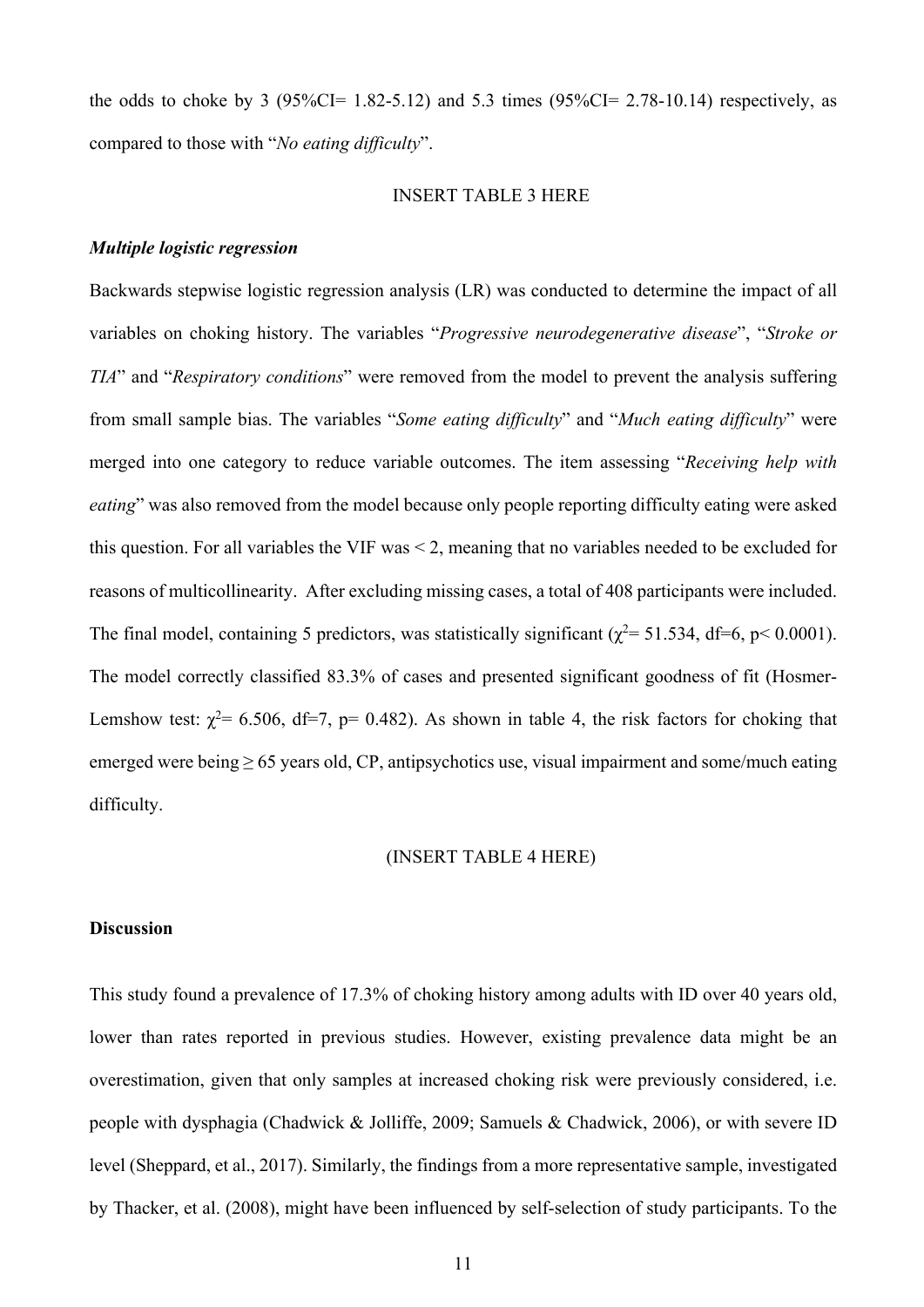authors' knowledge, this is the first population-based investigation exploring choking history in adults with ID. However, the clinical presentation of choking in this population may be extremely variable, and family and staff members often report difficulties in recognising the signs of choking (Guthrie, et al., 2015). Hence, because our data are based on self-report, we acknowledge the possibility of figures being underestimated.

Our analyses revealed that the co-occurrence of a range of disabilities increased the likelihood of reporting choking history. These findings are of critical importance for multidisciplinary involvement in risk identification and management.

In many instances, an intervention was required to respond to choking. Yet, previous studies found that, often, staff members, especially those less trained, are not aware of how to intervene in case of choking (Guthrie, et al., 2015). This data highlights the importance of caregiver and staff training on how to recognise a near-fatal choking episode and how to promptly intervene to avoid asphyxia.

In most cases, choking followed the ingestion of solid food, in particular hard and dry items. This data is in keeping with reports from other populations (Hemsley, et al., 2019). Solid, hard and adhesive food require increased oral preparatory function, which are usually impaired in people with ID (Chadwick & Jolliffe, 2009; Sheppard, 2006). Furthermore, solid food processing requires good dentition, which is typically poor in people with ID (Mac Giolla Phadraig, et al., 2015). In accordance with previous research (Samuels & Chadwick, 2006; Sheppard, et al., 2017), we found "*large cuts*" of solid food to be the cause of numerous choking instances. These findings highlight the importance of maintaining good dentition and/or of the appropriate positioning of dentures to prevent risk of choking on solid food. Other common strategies to reduce risk associated with solid food ingestion include modification of food texture (i.e. to minced, cohesive and moist textures) and of food size (e.g. chopped or diced) (Cichero, et al., 2013). Although the effect of diet modification on eating and swallowing safety has not been demonstrated yet on adults with ID (Manduchi, Fainman, & Walshe, 2019), modification of food texture and size is the most commonly implemented strategy for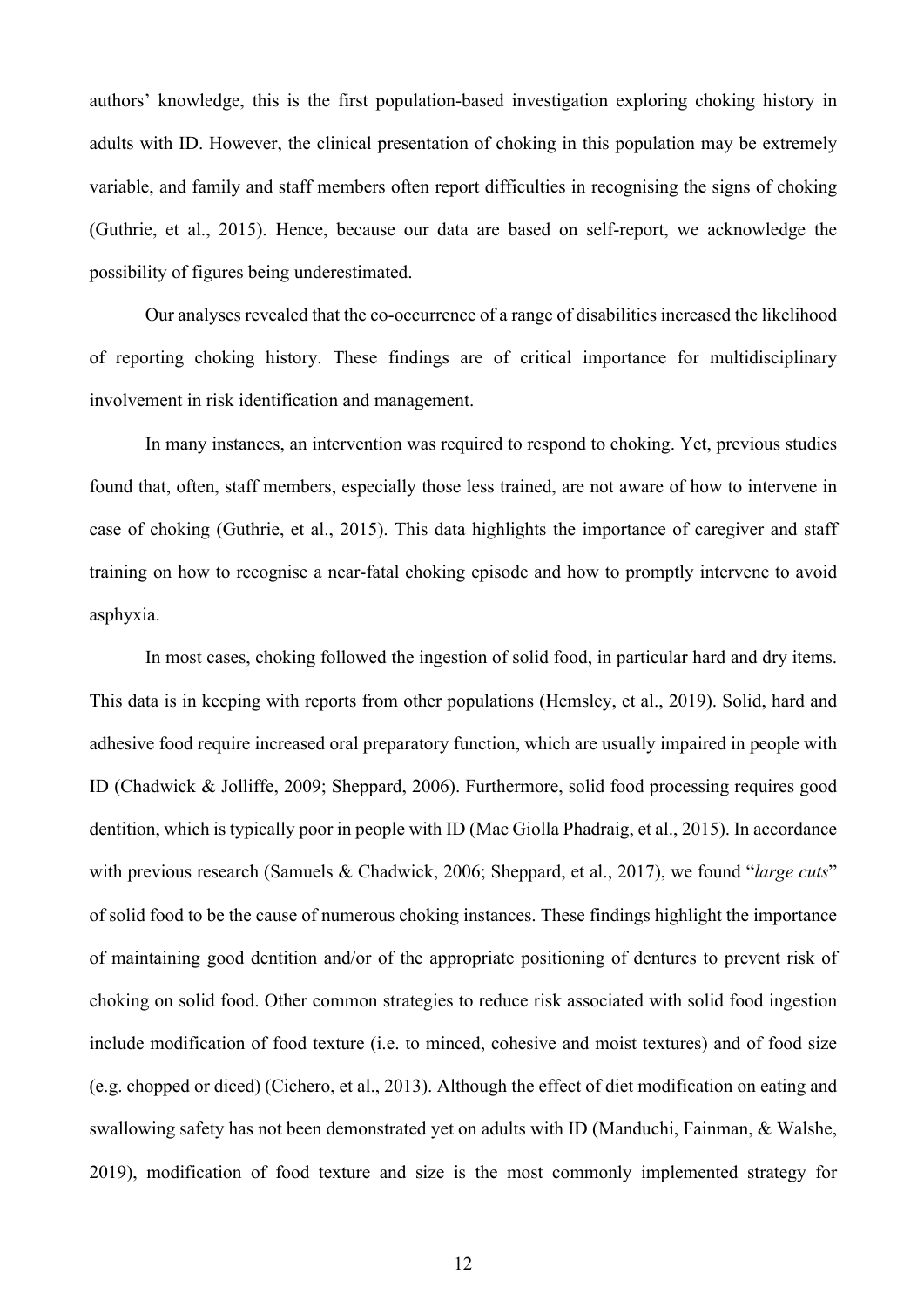managing eating and swallowing difficulties in adults with ID (Ball, et al., 2012). Such measures are also advocated by international policies for reducing choking risk across different populations (Cichero, et al., 2017). More attention to these issues in services for people with ID and in the training of caregivers is critical.

Our study found strong evidence of association between mild to moderate eating difficulty and choking history. This is in keeping with existing research on populations with and without ID (Finlayson, et al., 2010; Samuels & Chadwick, 2006; Sheppard, et al., 2017). Within those reporting most severe eating difficulties, risk of choking was lower. This may mean these individuals already had some strategies in place to prevent choking. However, choking history was also reported in people with no eating difficulty. In many jurisdictions, food safety assessment and management are conducted by the SLT after a referral for eating and/or swallowing difficulties. Given that our findings suggest that not only people referred to SLTs for assessment may be at risk of choking, a choking risk assessment should be conducted on any individual with ID.

The presence of challenging behaviours increased the odds of reporting choking history. Challenging behaviours may interfere with caregivers providing mealtime support, hence exposing the individual to higher choking risk. Furthermore, challenging behaviours have previously been linked to maladaptive eating behaviours, identified as strong predictors of choking in adults with ID (Samuels & Chadwick, 2006; Sheppard, et al., 2017; Smith, et al., 2014; Stevenson, et al., 2007). Although there were no specific questions addressing eating behaviours in our survey, some participants reported specific behaviours that resulted in choking, especially fast rate of eating and cramming food.

In our sample, individuals who ate independently reported a higher prevalence of choking history compared to those receiving mealtime support. People who eat independently are reported to be at higher risk to show maladaptive eating behaviours, thus, increased choking risk (Chadwick, et al., 2003). In addition, people with ID eating independently may have poor awareness of the best conditions required for safe feeding. For instance, Samuels and Chadwick (2006) observed that often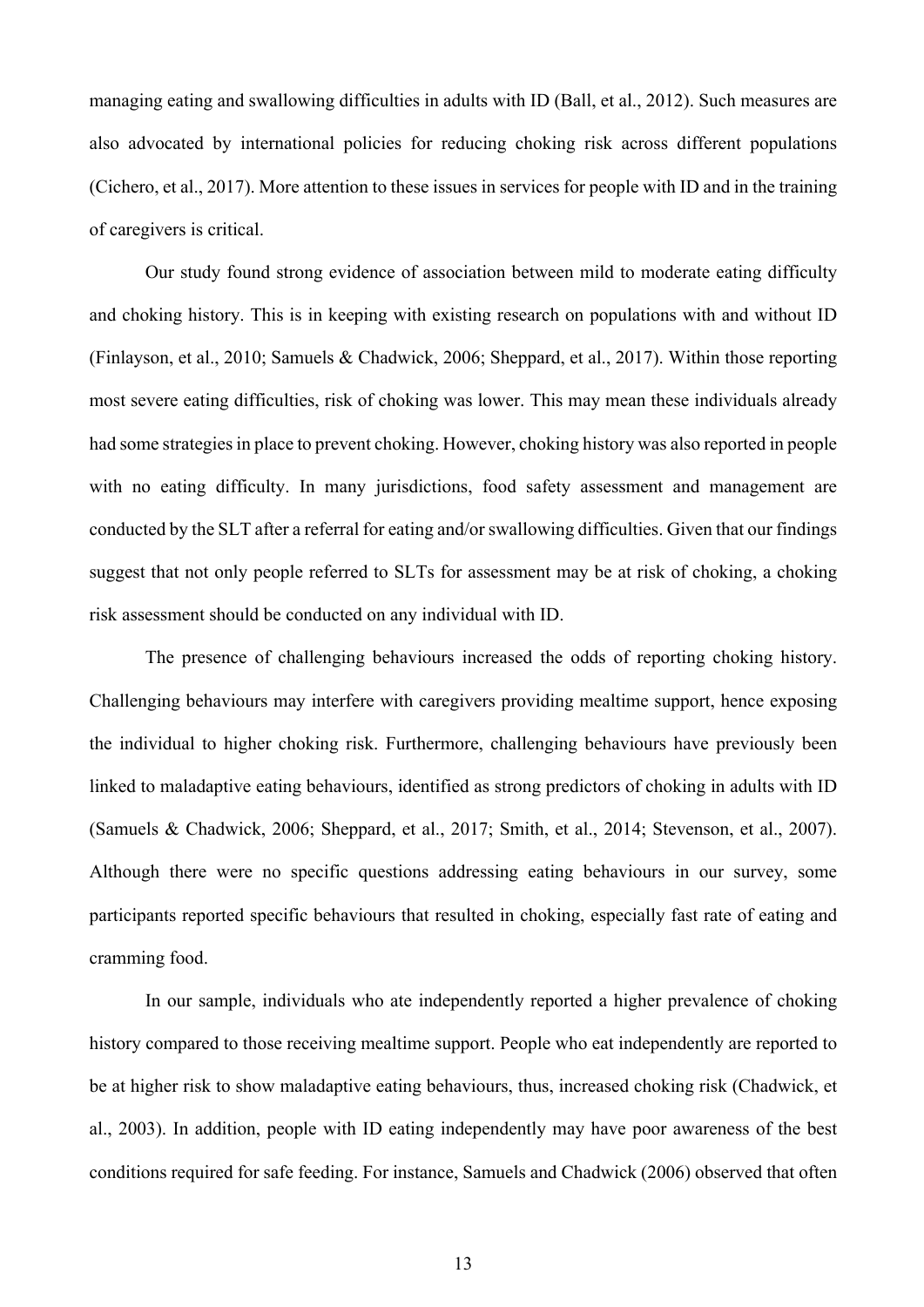"self-feeders" keep eating even when distracted, fatigued, or not completely alert. Another factor increasing choking risk in "self-feeders" is the lower adherence to eating and swallowing recommendations, as compared to caregivers' compliance with instructions (Chadwick, et al., 2003). There is a need to better address such education among people with ID themselves and for further education of caregivers.

Our study revealed that 34 individuals receiving help with eating reported choking history. Research suggest that feeding techniques employed by caregivers are not always adequate. In a study on individuals with ID and supporting caregivers during mealtime, Chadwick et al. (2003) found that prompting, pacing and monitoring guidelines were the least adhered to and that rate of feeding was often too fast. They further observed that speed of feeding increased as meal progressed, and that the number of swallows allowed between boluses was inadequate. Furthermore, Samuels & Chadwick (2006) suggest that some carers might not be aware if the person is distracted and keep providing food even if the person is not in the best condition for oral intake, i.e., to eat more.

Living in a community setting or in a residential care facility almost tripled the odds of choking history. This might be explained by the argument that people living in care facilities often present with multiple and severe disabilities that place them at higher risk of choking. Moreover, due to staff and time constraints, people in residential facilities may not be followed and supervised as closely as in a family context. It is suggested that mealtime support is often delegated to less trained staff, who might not be aware of the recommendations for practice (Aziz & Campbell-Taylor, 1999). A further challenge faced in these facilities is that modified diets depend on kitchen staff, who is not always aware of the appropriate food consistency required (Crawford, et al., 2007). All of this said, the data here does not provide the answers needed to understand or address such concerns and additional research is needed looking specifically at the challenges for people with ID in out of home settings.

Training staff and caregivers on diet recommendations and feeding techniques is fundamental to overcoming the challenges faced during mealtime. According to Cichero, et al. (2017),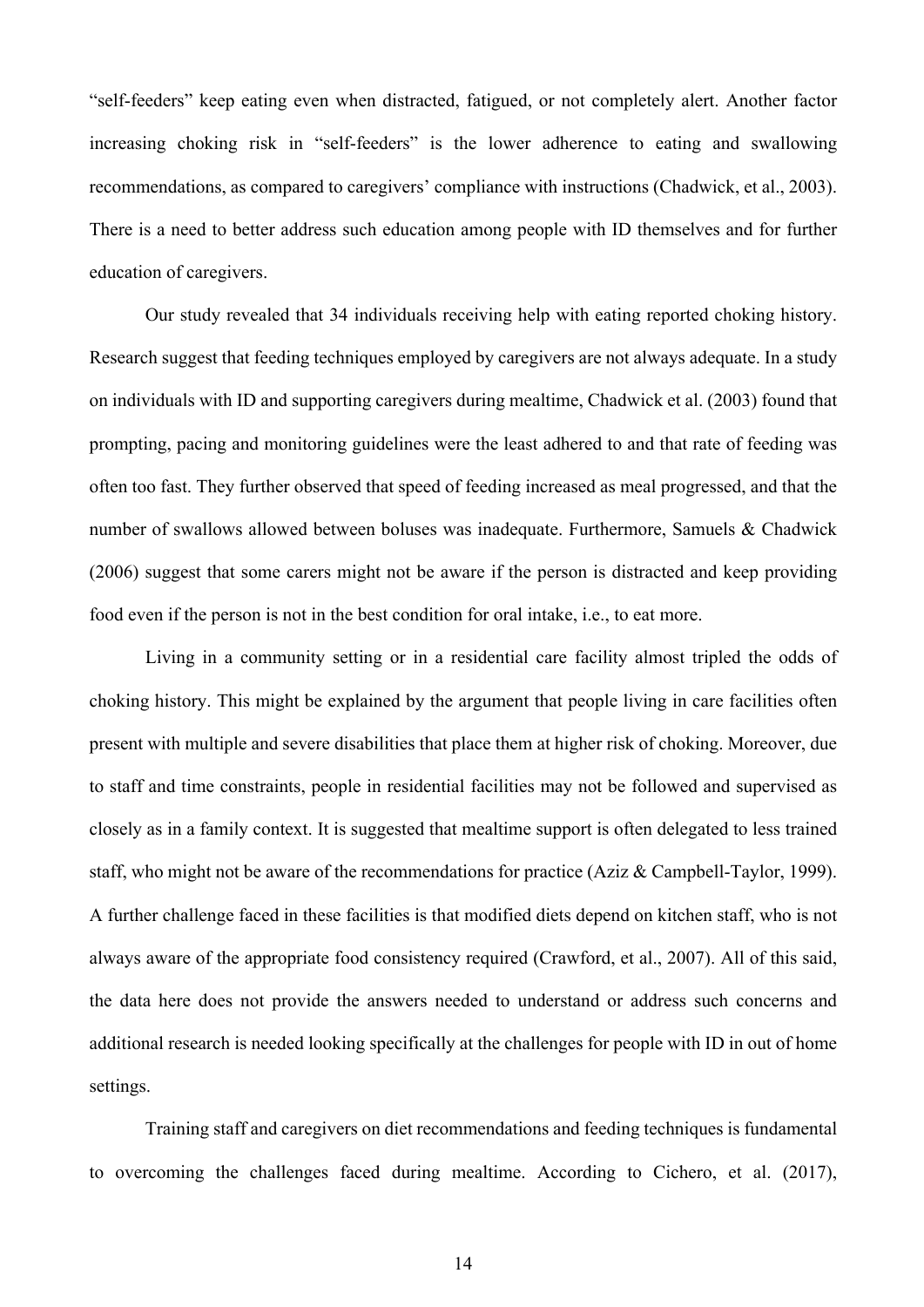modification of food texture should be interpreted "*much like a medical prescription*" than a recommendation. Numerous studies have demonstrated the efficacy of direct training to caregivers and support staff in increasing the accuracy of diet modification and adherence to dysphagia recommendations over time (Chadwick, et al., 2003; Chadwick, et al., 2006; Chadwick, et al., 2014; Crawford, et al., 2007; Tredinnick & Cocks, 2013).

Studies have also explored the efficacy of behavioural interventions to reduce maladaptive eating behaviours. In people with autism (Anglesea, Hoch, & Taylor, 2008) and with moderate ID (Echeverria & Miltenberger, 2013), the use of vibrating pagers prompting and pacing the rate of food bites is effective in slowing eating rate, even when the individual is not supervised. More work is needed to explore such interventions while not losing sight of mealtime as a source of enjoyment and not just an occasion for intervention.

In the general population, choking represents as one of the symptoms of GERD and laryngopharyngeal reflux (LPR) (Belafsky, Postma, & Koufman, 2002; Cho, et al., 2015). We hypothesize, but did not test that in our participants, that both LPR and GERD may have contributed to the high prevalence of choking in our sample. In people with ID these conditions are often misdiagnosed as a behavioural disturbance, or undiagnosed entirely (May & Kennedy, 2010), resulting in potential under-recognition of GERD- and LPR-related choking. This is another area where ID-specific research is needed.

People with CP have previously been found to be at increased risk of choking (Calis, et al., 2008; Chadwick & Jolliffe, 2009). Our findings correspond, including that reported incidence of choking and coughing during mealtime increased with age (Balandin, et al., 2009).

In contrast to previous studies (Thacker, et al., 2008), we found no association between choking and Down Syndrome. Albeit prevalent, feeding difficulties in this population are variable (Field, Garland, & Williams, 2003), thus, it might be difficult to draw a pattern of choking risk factors in this population. Moreover, due to dental abnormalities and oral hypotonicity, people with ID usually follow a modified diet, which may be protective against choking (Hemsley, et al., 2019).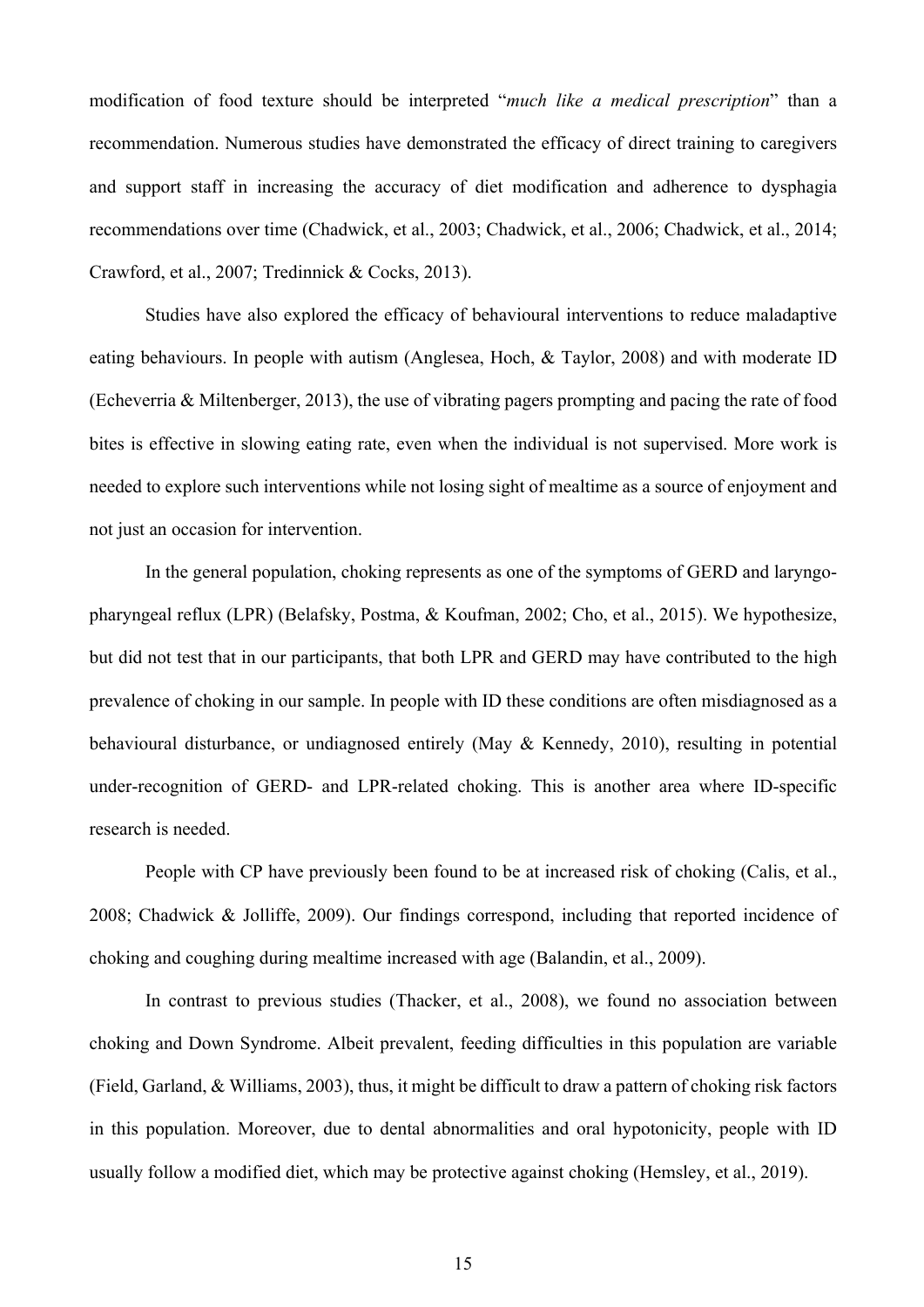Excessive polypharmacy increased choking risk by 2.44 times in our sample. Side effects of polypharmacy, such as decreased alertness, xerostomia and low arousal on swallowing functions are well known (Gallagher & Naidoo, 2009), and it is suggested that adults with ID are more vulnerable to side effects of medications, adverse drug reactions and interactions (O'Dwyer, McCallion, McCarron, & Henman, 2018). We also found a very strong evidence of association between antipsychotics and choking risk, in keeping with studies on psychiatric populations (Regan, et al., 2006; Ruschena, et al., 2003). Our study found a moderate evidence of association between choking and anticholinergic drugs, which may impact on swallowing by leading to impaired oesophageal motility and dry mouth. Previous studies on choking risk in people with psychiatric disorders suggested, in the choice of sedative and/or antipsychotic drugs, to prefer compounds with minimal anticholinergic activity (Fioritti, et al., 1997). Overall, these findings highlight the importance of monitoring medications, their side-effects and timing of administration to manage choking risk, especially in the light of the high incidence of potentially inappropriate prescribing in adults with ID (Gomes, et al., 2019; O'Dwyer, et al., 2018).

This is the first time in the literature, to the best of our knowledge, that visual impairment has been explored and identified as a risk factor for choking. Poor eyesight may mean difficulties in food selection and/or in appropriate bite size judgement. Although individuals with ID and visual often require mealtime assistance, the assistance provided to these individuals could vary from total support to intermittent observation (Ball, et al., 2012). Further research is advocated on adherence to mealtime recommendations in individuals with poor eyesight.

## **Implications**

The confirmation of a high prevalence of choking risk in adults with ID suggests that choking risk assessment should be implemented in usual care for each individual, especially those with multiple and complex disabilities. That numerous predictors of dysphagia (e.g. level of ID, Down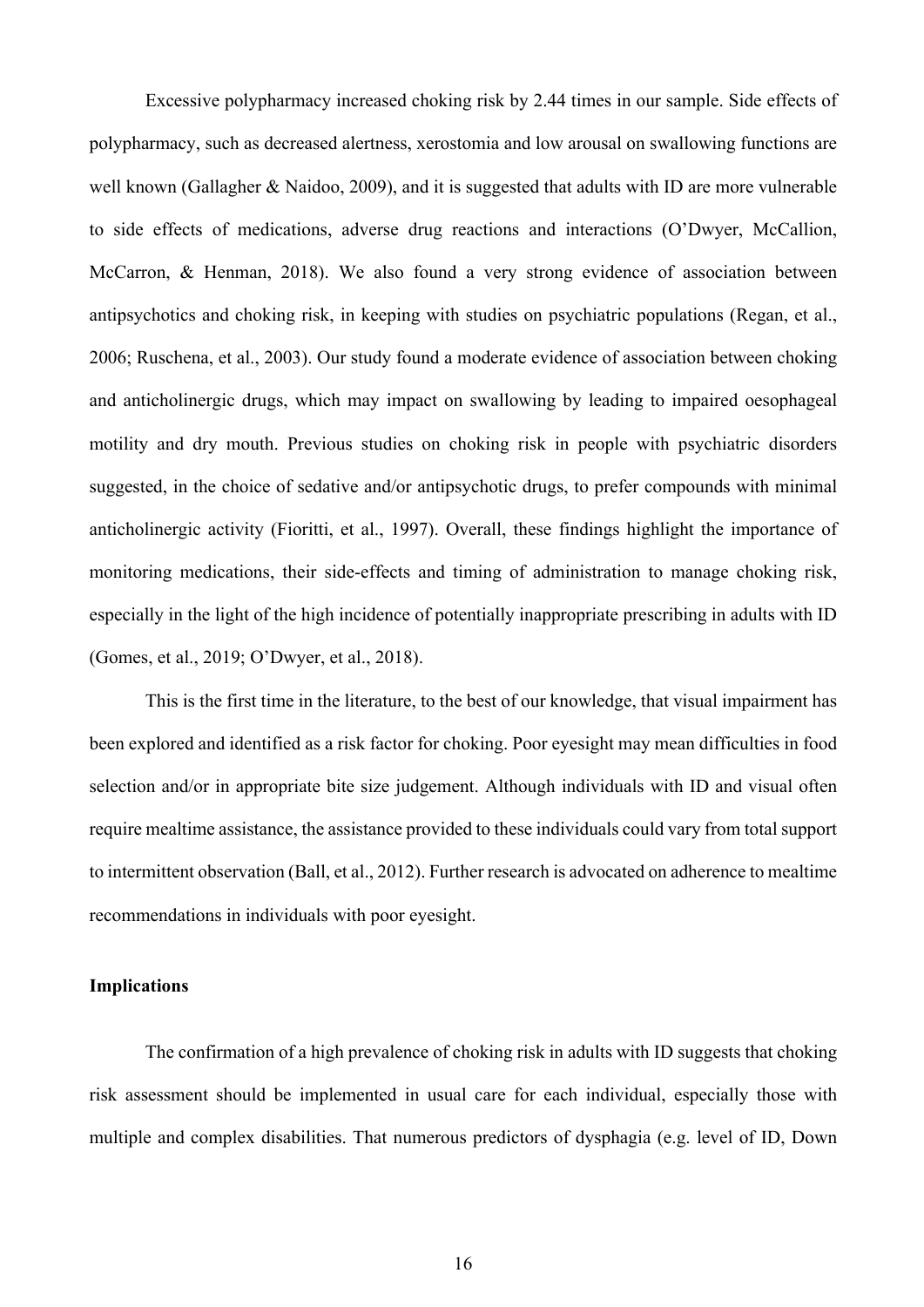Syndrome, psychiatric conditions) were not predictive of choking in our sample, suggests that choking may also occur in the absence of swallowing difficulties.

An interdisciplinary involvement in the assessment and management of choking risk has the potential to better recognize, address and prevent harms related to choking episodes. Particular attention is needed to the presence of challenging behaviours and how these interfere with mealtimes, recognition and management GERD and LPR, oral health and dental status, medications interactions and timing of administration, and visual impairments.

This study has important implications for SLT assessment. Given the synergy of factors impacting on choking risk, a formal instrumental assessment of swallowing might not be sufficient to evaluate the ability of the individual to manage food safely. Evaluation should instead include a detailed client history, medications review and mealtime observation in an ecological environment (Riquelme, et al., 2016).

Strategies to manage choking risk among this population should be paired with regular reporting of choking episodes, including details on the circumstances surrounding the incident (e.g. environment, time of the day, type of food and behaviour, etc.). Regular reporting might help better defining the actual prevalence of such condition and related factors and increasing the awareness of choking among caregivers and staff (Finlayson, et al., 2010; Guthrie, et al., 2015; Heslop, et al., 2013).

Training staff and caregivers has the potential to increase confidence in providing mealtime support and adherence to mealtime recommendation (Ball, et al., 2012; Guthrie, et al., 2015; Leslie & Drinnan, 2007). It is equally important to raise the awareness among individuals with ID, especially among those who eat independently. Accessible information should be given on how to prevent choking risk, and on hazard foods in ways that continue to value independence and the enjoyment of meals.

## *Strengths and limitations*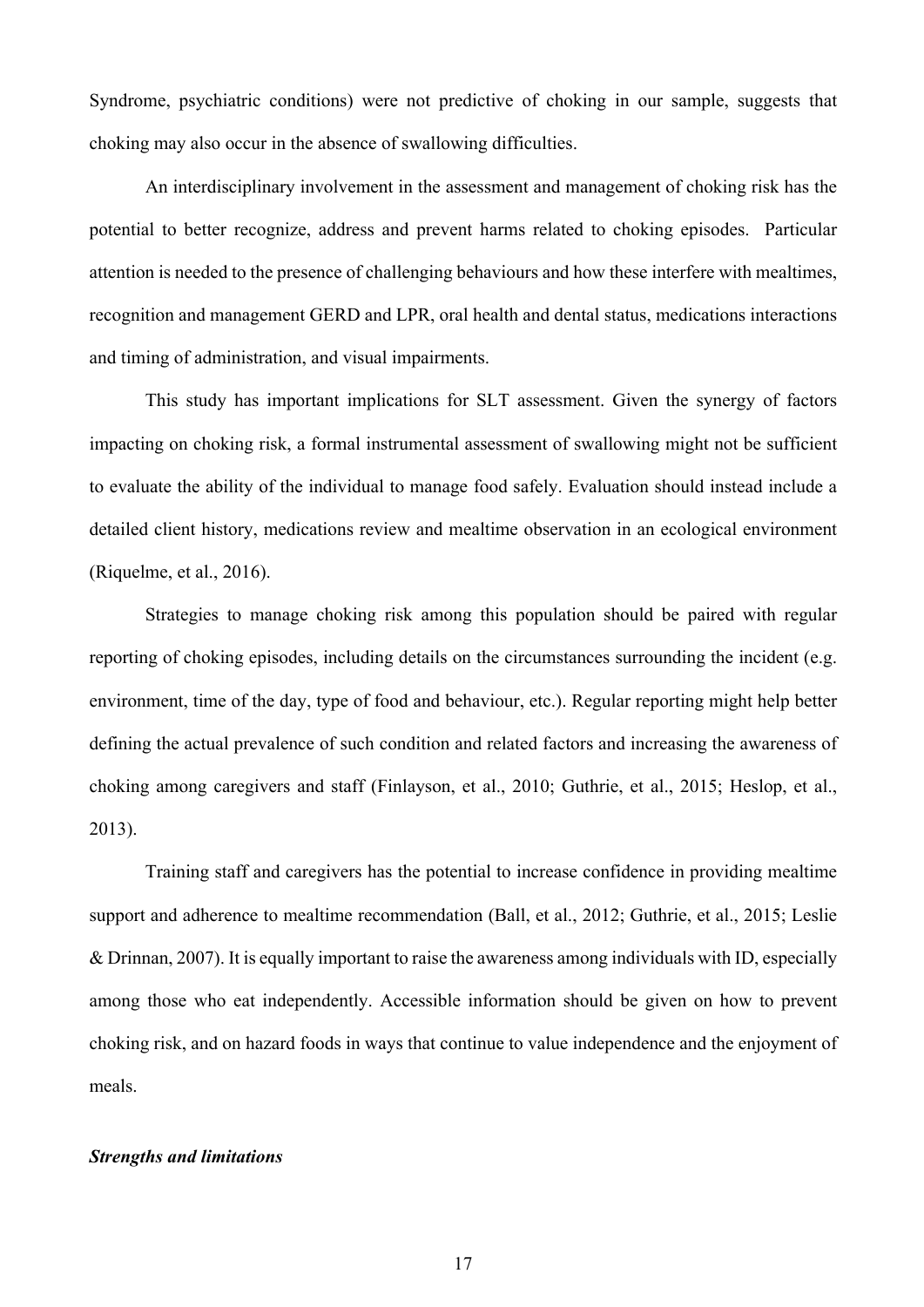The major strength of this study is the size and representativeness of the sample, randomly selected from a national database. Another important strength is the broad range of information collected for each individual, that allowed the detection of risk factors never identified in previous studies. However, due to our research design, relationships of causality cannot be determined. That information was based on self-report also raises concerns. For instance, participants may have confused choking episodes with coughing instances, or have not recognised choking if their presentation was subtle. In addition, self-reported eating difficulties cannot be interpreted as swallowing difficulties. Finally, a relationship between choking history and modified diet could not be assessed because most participants did not specify whether the choking episodes occurred when the modified diet was in place or not. However, given data that eating solid food was most reported as resulting in choking, modifying diet according to the individual's swallowing abilities may be critical to prevent risk of choking (Hemsley, et al., 2015).

## **Conclusion**

Choking risk in adults with ID is prevalent, especially for individuals with multiple and complex disabilities. Managing choking risk is challenging and requires collaborative interventions by the multidisciplinary team to prevent choking incidents in this population. The role of caregivers and support staff is critical in the management of risk factors, and training is recommended to increase awareness, knowledge, reporting, prevention and intervention, as well as adherence to mealtime recommendations.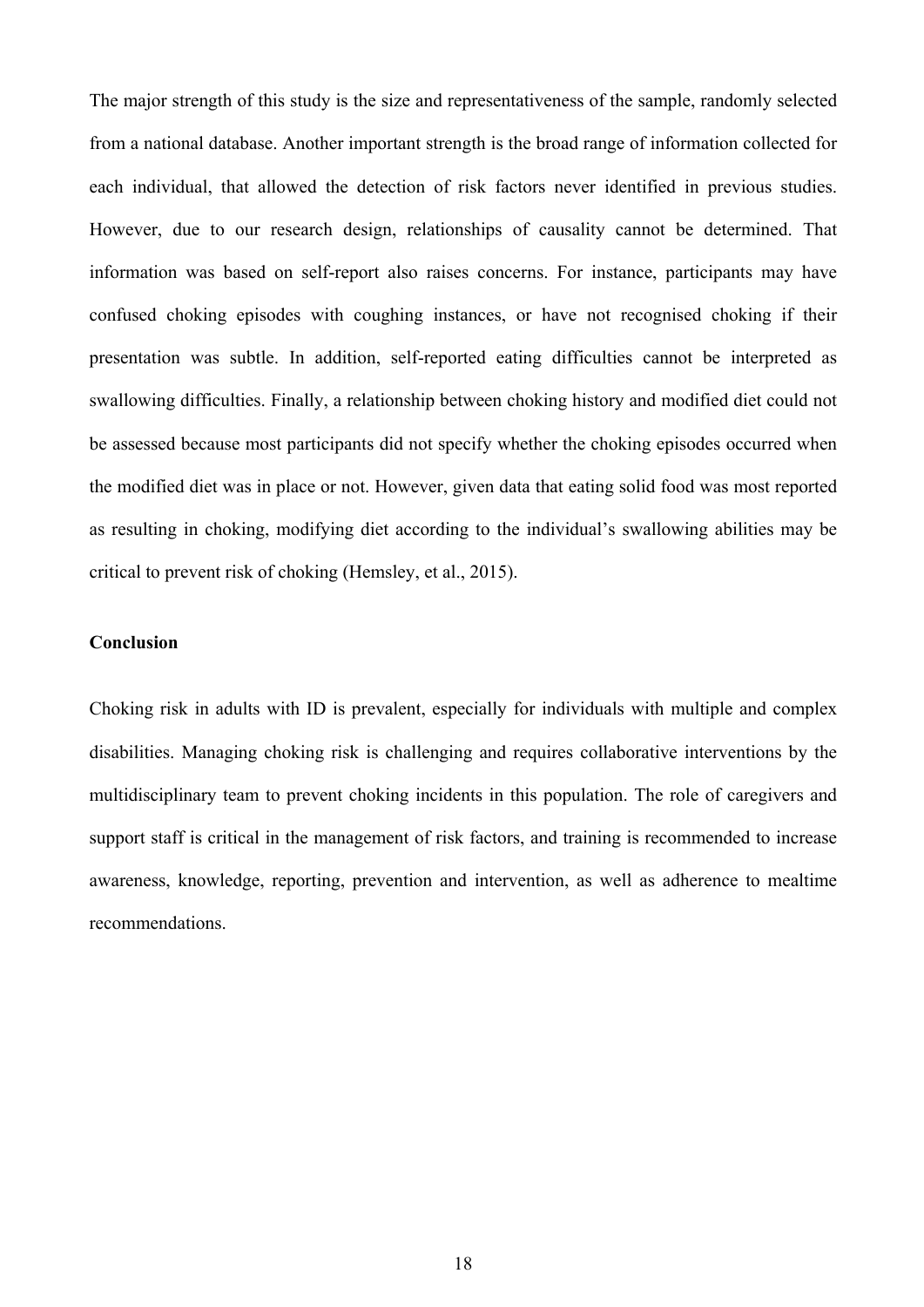**Acknowledgements:** The authors would like to thank the people with intellectual disability who participated in this study, their families, carers, the services involved and the International Scientific Advisory Committee for their support. The views expressed are those of the authors and are not necessarily those of the Department of Health, The Health Research Board or \*\*\* (de-identified information for blind review process).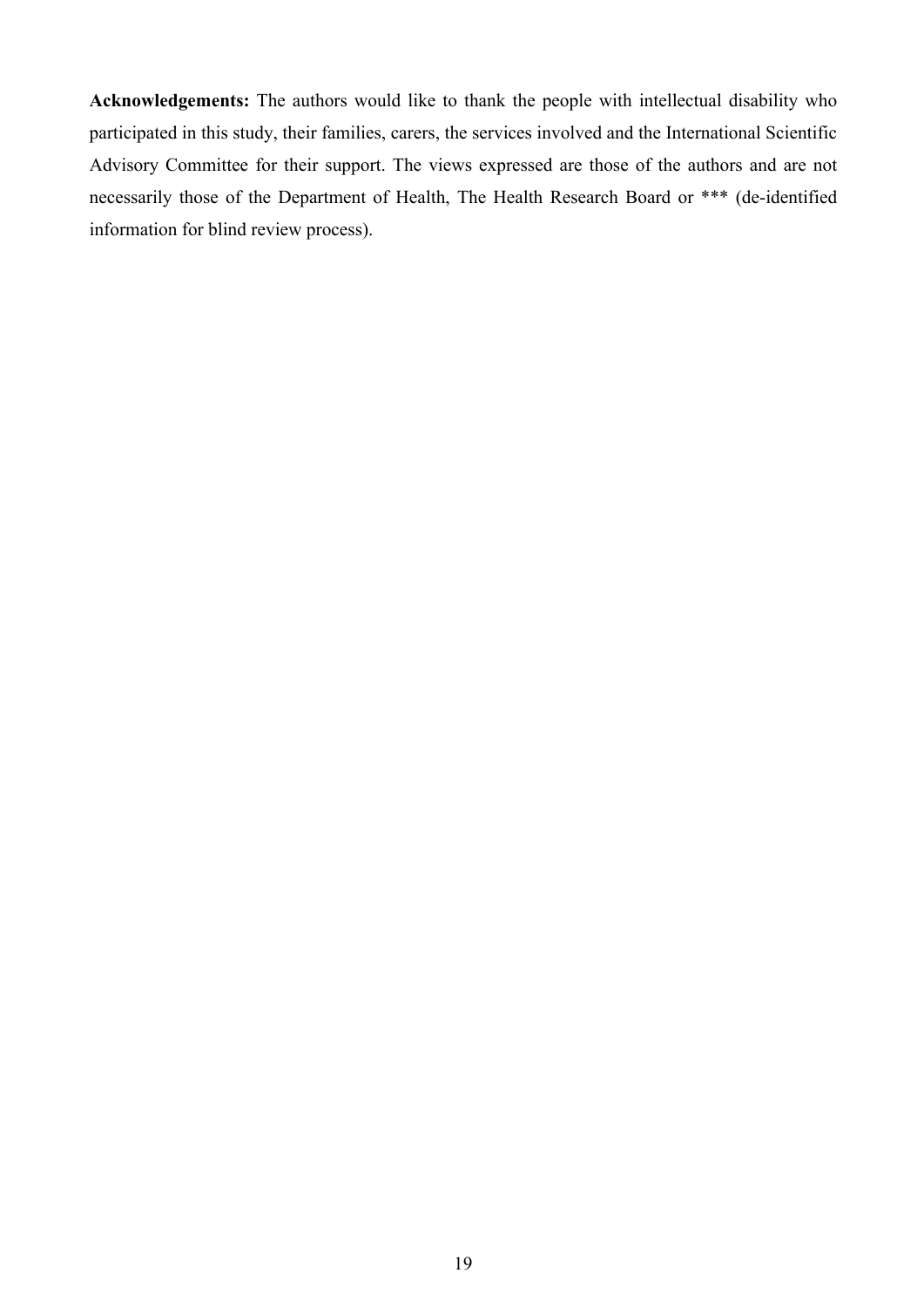#### **References**

- Aldridge, K. J., & Taylor, N. F. (2012). Dysphagia is a Common and Serious Problem for Adults with Mental Illness: A Systematic Revie. *Dysphagia*, 27(1), 124-137.
- Anglesea, M. M., Hoch, H., & Taylor, B. A. (2008). Reduction of rapid eating in teenagers with autism: Use of a pager prompt. *Journal of Applied Behavior Analysis*, 41(1), 107–111.
- Aziz, S. J., & Campbell-Taylor, I. (1999). Neglect and Abuse Associated with Undernutrition in Long-Term Care in North America: Causes and Solutions. *Journal of Elder Abuse & Neglect*, 10(1-2), 91-117.
- Balandin, S., Hemsley, B., Hanley, L., & Sheppard, J. J. (2009). Understanding mealtime changes for adults with cerebral palsy and the implications for support services. *Journal of Intellectual & Developmental Disability, 34*(3), 197-206.
- Ball, S. L., Panter, S. G., Redley, M., Proctor, C. A., Byrne, K., & Clare, I. C. (2012). The extent and nature of need for mealtime support among adults with intellectual disabilities. *Journal of Intellectual Disability Research, 56*, 382-401.
- Belafsky, P. C., Postma, G. N., & Koufman, J. A. (2002). Validity and reliability of the reflux symptom index (RSI). *Journal of voice, 16(2), 274-7*.
- Berzlaovich, A. M., Fazeny-Dorner, B., Waldhoer, T., Fasching, P., & Keil, W. (2005). Foreign body asphyxia, A preventable cause of death in the elderly. *American Journal of Preventive Medicine*, 28(1), 65–69.
- Calis, E. A., Veugelers, R., Sheppard, J. J., Tibboel, D., Evenhuis, H. M., & Penning, C. (2008). Dysphagia in children with severe generalized cerebral palsy and intellectual disability. *Developmental Medicine & Child Neurology, 50*(8).
- Chadwick, D. D., & Jolliffe, J. (2009). A descriptive investigation of dysphagia in adults with intellectual disabilities. *Journal of Intellectual Disability Research, 53*(1), 29-43.
- Chadwick, D. D., Jolliffe, J., & Goldbart, J. (2003). Adherence to Eating and Drinking Guidelines for Adults With Intellectual Disabilities and Dysphagia. *Am J Ment Retard*, 108(3), 202-11.
- Chadwick, D. D., Jolliffe, J., Goldbart, J., & Burton, M. H. (2006). Barriers to Caregiver Compliance with Eatingand Drinking Recommendations for Adultswith Intellectual Disabilities and Dysphagia. *Journal of Applied Research in Intellectual Disbailities*, 19(2), 153-162.
- Chadwick, D. D., Stubbs, J., Fovargue, S., Anderson, D., Stacey, G., & ye, S. (2014). Training support staff to modify fluids to appropriate safe consistencies for adults with intellectual disabilities and dysphagia: an efficacy study. *Journal of Intellectual Disability Research, 58*(1), 84-98.
- Chen, C. F., Chen, Y. F., Chan, C. H., Lan, T. H., & Loh, E. W. (2014). Common factors associated with choking in psychiatric patients. *The Journal of Nursing Research*, 23(2), 94-100.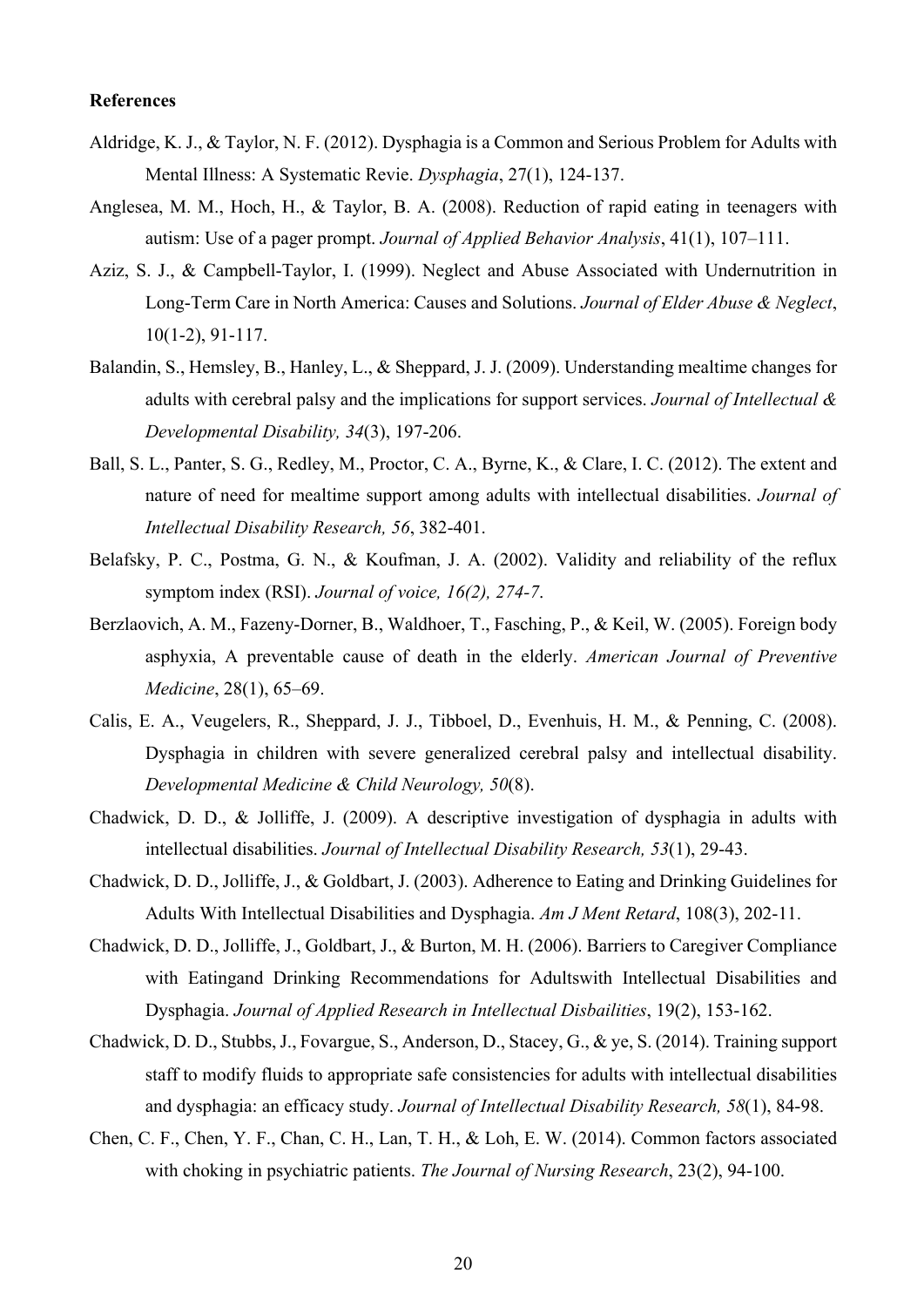- Cho, S. Y., Choung, R. S., Saito, Y. A., Schleck, C. D., Zinsmeister, A. R., Locke, G. R., & Talley, N. J. (2015). Prevalence and risk factors for dysphagia: a USA community study. *Neurogastroenterol Motil, 27(2), 212-9*.
- Cichero, J. A., Lam, P., Steele, C. M., Hanson, B., Chen, J., Dantas, R., . . . Stanschus, S. (2017). Development of International Terminology and Definitions for Texture-Modified Foods and Thickened Fluids Used in Dysphagia Management: The IDDSI Framework. *Dysphagia*, 32(2), 293-314.
- Cichero, J. A., Steele, C., Duivestein, J., Clavé, P., Chen, J., Kayashita, J., . . . Murray, J. (2013). The Need for International Terminology and Definitions for Texture-Modified Foods and Thickened Liquids Used in Dysphagia Management: Foundations of a Global Initiative. *Current Physical Medicine and Rehabilitation Reports*, 24(1), 280-291.
- Cooper, S. A., Smiley, E., Morrison, J., Williamson, A., & Allan, L. (2007). Mental ill‐health in adults with intellectual disabilities: Prevalence and associated factors. *The British Journal of Psychiatry, 190, 27–35*.
- Cooper-Brown, L., Copeland, S., Dailey, S., D, D., Petersen, M. C., Stimson, C., & Van Dyke, D. C. (2008). Feeding and swallowing dysfunction in genetic syndromes. *Developmental Disabilities Research Reviews*, 14(2), 147-57.
- Corcoran, E., & Walsh, D. (2003). Obstructive asphyxia: a cause of excess mortality in psychiatric patients. *Irish Journal of Psychological Medicine*, 20(3), 88–90.
- Crawford, H., Leslie, P., & Drinnan, M. J. (2007). Compliance with Dysphagia Recommendations by Carers of Adults with Intellectual Impairment. *Dysphagia, 22*(4).
- De Veer, A. J., Bos, J. T., Boer, R. C., Böhmer, C. J., & Francke, A. L. (2008). Symptoms of gastroesophageal reflux disease in severely mentally retarded people: a systematic review. *BMC Gastroenterology, 8(23)*
- Dolkas, L., Stanley, C., Smith, A. M., & Vilke, G. M. (2007). Deaths Associated with Choking in San Diego County. *Journal of Forensic Sciences*, 52(1), 176–179.
- Echeverria, F., & Miltenberger, R. G. (2013). Reducing rapid eating in adults with intellectual disabilities. *Behavioral Interventions*, 28(2).
- Ekberg, O., & Feinberg, M. (1992). Clinical and demographic data in 75 patients with near-fatal choking episodes. *Dysphagia, 7*, 205-208.
- Field, D., Garland, M., & Williams, K. (2003). Correlates of specific childhood feeding problems. *J. Paediatr Child Health, 39(4), 299–304*.
- Finlayson, J., Morrison, J., Jackson, A., Mantry, D., & Cooper, S. A. (2010). Injuries, falls and accidents among adults with intellectual disabilities. Prospective cohort study. *Journal of Intellectual Disability Research*, 54, 966–980.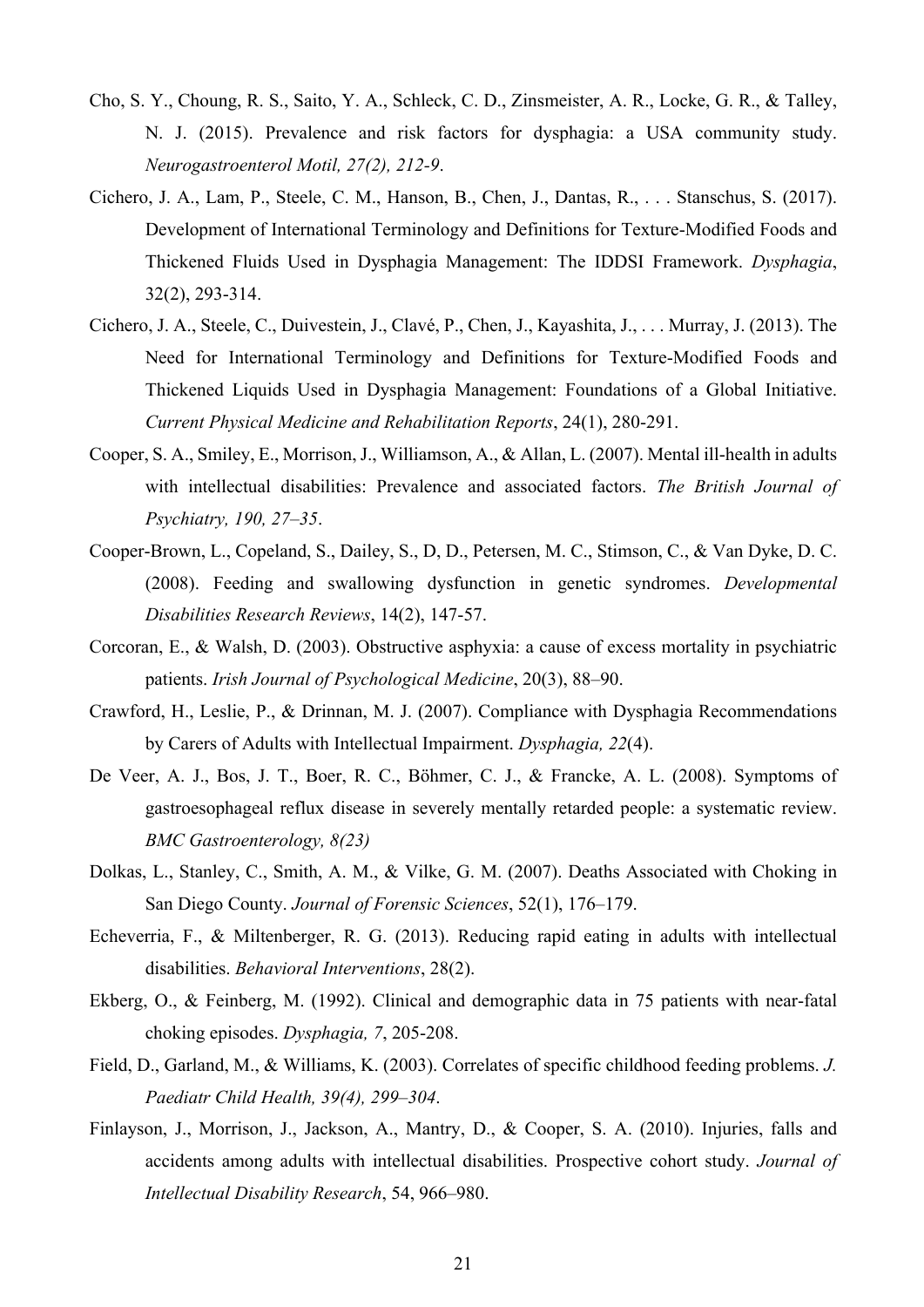- Fioritti, A., Giaccotto, L., & Melega, V. (1997). Choking Incidents among Psychiatric Patients: Retrospective Analysis of Thirty-one Cases from the West Bologna Psychiatric Wards. *The Canadian Journal of Psychiatry*, 42(5), 515-520.
- Gallagher, L., & Naidoo, P. (2009). Prescription Drugs and Their Effects on Swallowing. *Dysphagia*, 24(2), 159-166.
- Givens, J. L., Prigerson, H. G., Jones, R. N., & Mitchell, S. L. (2011). Mental health and exposure to patient distressamong families of nursing home residents with advanced dementia. . *Journal of Pain and Symptom Management, 42(2), 183-191*.
- Gomes, T., Khuu, W., Tadrous, M., Vigod, S., Cobigo, V., & Lunsky, Y. (2019). Antipsychotic initiation among adults with intellectual and developmental disabilities in Ontario: a population- based cohort study. *BMJ Open, 9, e028125*.
- Guthrie, S., & Stansfield, J. (2017). Teatime Threats. Choking Incidents at the Evening Meal. *Journal of Applied Research in Intellectual Disabilities*, 30(1), 47-60.
- Guthrie, S., Lecko, C., & Roddam, H. (2015). Care staff perceptions of choking incidents: what details are reported? *Journal of Applied Research in Intellectual Disabilities, 28*(2), 121-132.
- Hemsley, B., Balandin, S., Sheppard, J. J., Georgiou, A., & Hill, S. (2015). A call for dysphagiarelated safety incident research in people with developmental disabilities. *Journal of Intellectual & Developmental Disability*, 40(1), 99-103.
- Hemsley, B., Steel, J., Sheppard, J. J., Malandraki, G. A., Bryant, L., & Balandin, S. (2019). Dying for a Meal: An Integrative Review of Characteristics of Choking Incidents and Recommendations to Prevent Fatal and Nonfatal Choking Across Populations. *Am J Speech Lang Pathol*, 16, 1-15.
- Heslop, P., Blair, P. S., Fleming, P., Hoghton, M., Marriott, A., & Russ, L. (2013). *Confidential Inquiry into Premature Deaths of People with Learning Disabilities.* Bristol: Norah Fry Research Centre.
- Hollins, S., & Tuffrey-Wijne, I. (2013). Meeting the needs of patients with learning disabilities. *BMJ*, 346:f3421.
- Hove, O. (2007). Survey on dysfunctional eating behavior in adult persons with intellectual disability living in the community. *Research in Developmental Disabilities*, 27(1), 1-8.
- Kutner, M. H., Nachtsheim, C. J., & Neter, J. (2004). *Applied Linear Regression Models (4th ed.).* London: McGraw-Hill Irwin Education.
- Landes, S. D., Stevens, J. D., & Turk, M. A. (2019). Obscuring effect of coding developmental disability as the underlying cause of death on mortality trends for adults with developmental disability: a cross-sectional study using US Mortality Data from 2012 to 2016 . *BMJ Open*, 9:, 026614.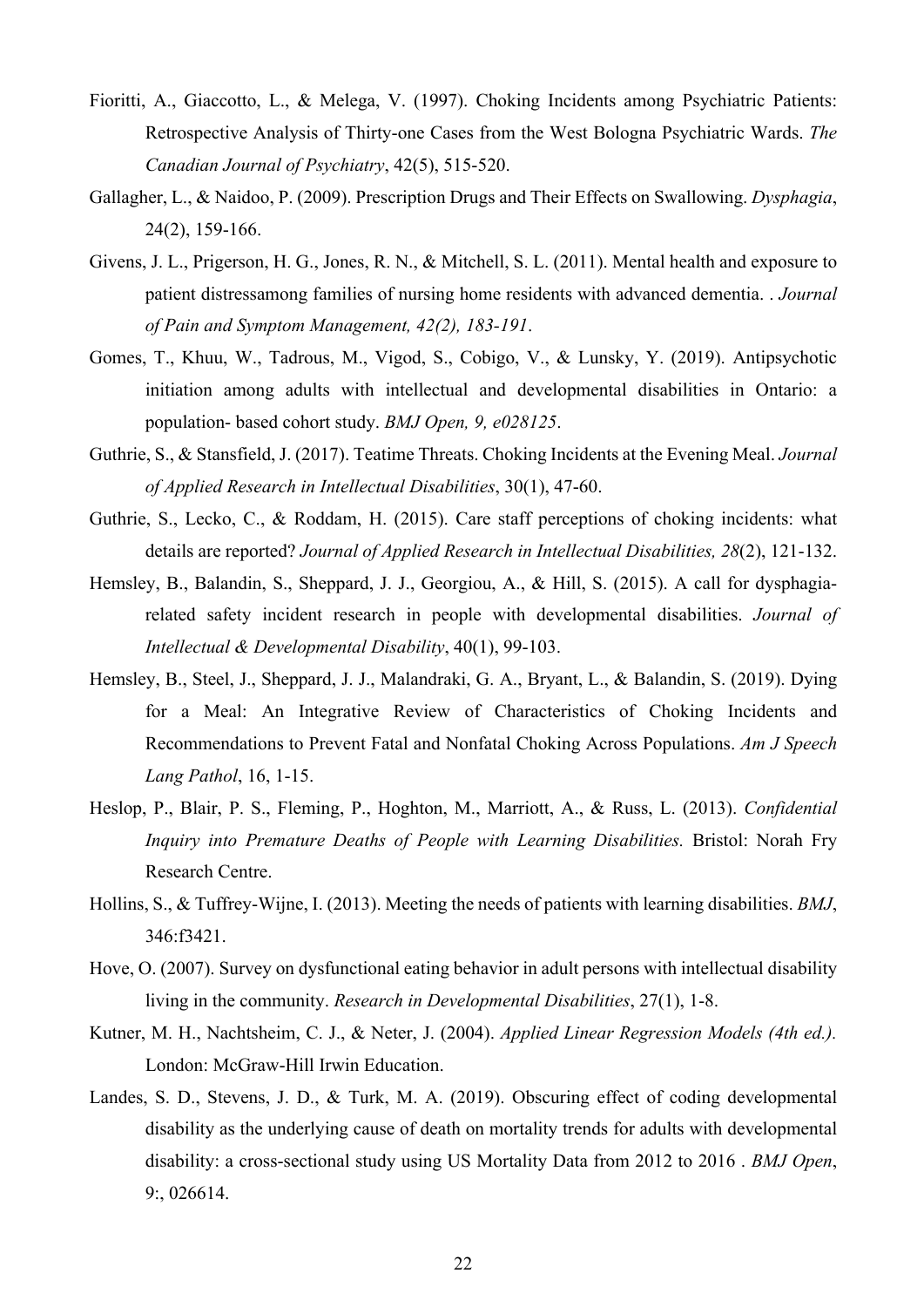- Langmore, S. E., Terpenning, M. S., Schork, A., Chen, Y., Murray, J. T., Lopatin, D., & Loesche, W. J. (1998). Predictors of aspiration pneumonia: how important is dysphagia? *Dysphagia, 13(2), 69–81*.
- Mac Giolla Phadraig, C., McCallion, P., Cleary, E., McGlinchey, E., Burke, E., McCarron, M., & Nunn, J. (2015). Total tooth loss without denture wear is a risk indicator for difficulty eating among older adults with intellectual disabilities. *Journal of Public Health Dentistry, 75(2), 101-8*.
- Manduchi, B., Fainman, G. M., & Walshe, M. (2019). Interventions for Feeding and Swallowing Disorders in Adults with Intellectual Disability: A Systematic Review of the Evidence. *Dysphagia, https://doi.org/10.1007/s00455-019-10038-5*.
- Mansell, J., Ashman, B., Macdonald, S., & Beadle-Brown, J. (2002). Residential care in the community for adults with intellectual disability: needs, characteristics and services. *Journal of Intellectual Disability Research, 46, 625–33*.
- Matson, J. L., & Kuhn, E. D. (2001). Identifying feeding problems in mentally retarded persons: development and reliability of the screening tool of feeding problems (STEP). *Research in Developmental Disabilities, 22, 165– 72*.
- May, M. E., & Kennedy, C. H. (2010). Health and problem behavior among people with intellectual disabilities. *Behav Anal Pract, 3(2), 4-12*.
- McCarron, M., McCallion, P., Fahey-McCarthy, E., Connaire, K., & Dunn-Lane, J. (2010). Supporting persons with Down syndrome and advanced dementia Challenges and care concerns. *Dementia, 9*(2), 285-298.
- McCarron, M., Swinburne, J. B., McGlinchy, E., Mulryan, N., Andrews, V., Foran, S., & McCallion, P. (2011). *Growing older with an intellectual disability in Ireland 2011: First results from the Intellectual Disability Supplement of the Irish Longitudinal Study on Ageing.* School of Nursing & Midwifery, Trinity College Dublin, Dublin.
- Morad, M., Kandel, I., & Merrick, J. (2009). Residential care centers for persons with intellectual disability in Israel: Trends in mortality from food choking during 1991–2004. *Medical Science Monitor*, 15(7), PH75-7.
- National Safety Council. (2015). *Research and Statistics Department. Injury facts (2015 ed.).* National Safety Council.
- New South Wales Ombudsman. (2013). *Report of Reviewable Deaths in 2010 and 2011. Volume 2: Deaths of people with disabilities in care.* Sydney NSW: NSW Ombudsman.
- New South Wales Ombudsman. (2015). *Report of Reviewable Deaths in 2012 and 2013. Volume 2: Deaths of people with disability in residential care.* NSW Ombudsman: NSW Sydney.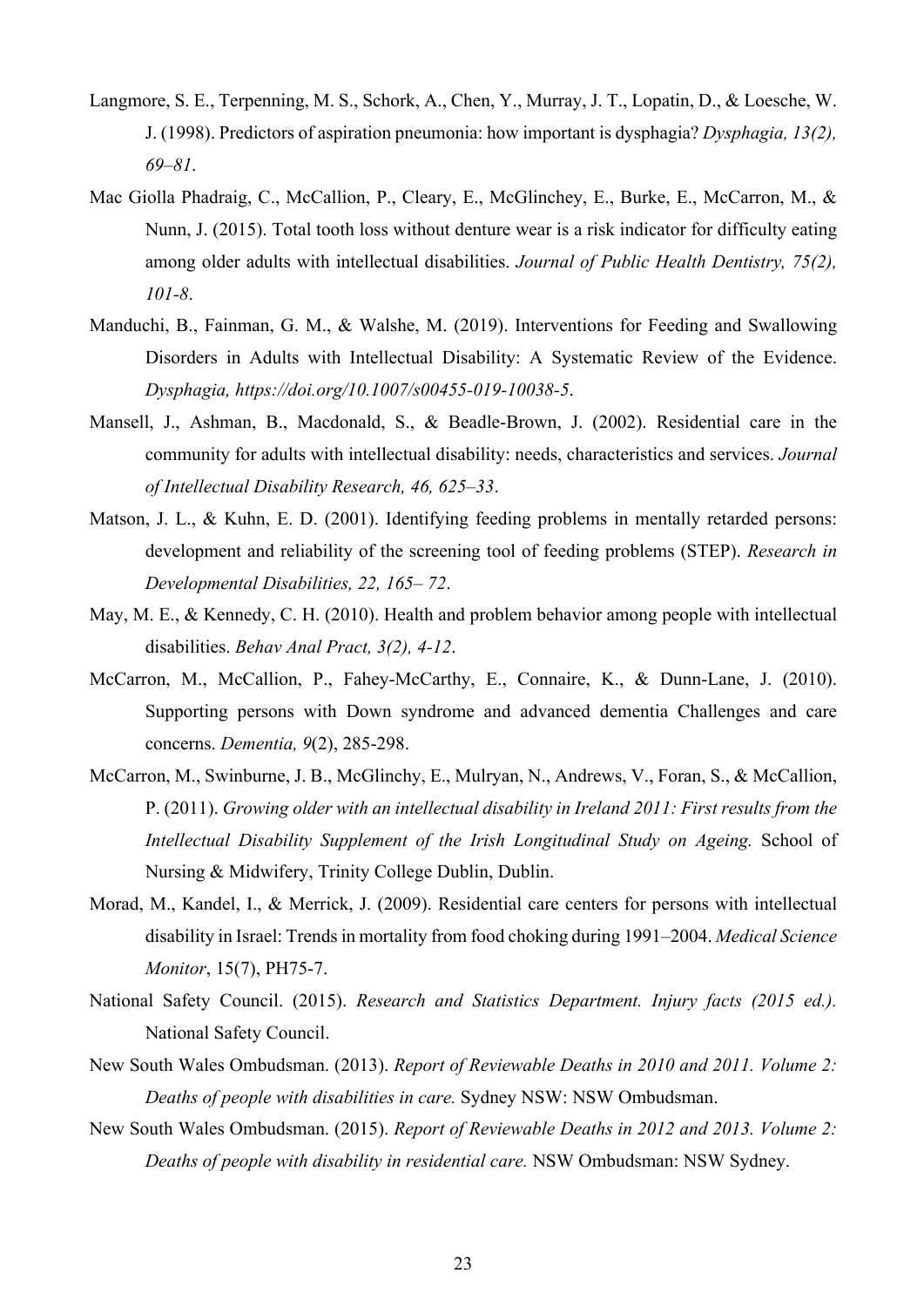- NHS Foundation Trust. (2019, July). *SH CP 233. Choking – Managing the risk of choking guidelines. Version* 2. Retrieved from https://www.southernhealth.nhs.uk/\_resources/assets/attachment/full/0/159362.pdf
- O'Dwyer, M., McCallion, P., McCarron, M., & Henman, M. (2018). Medication use and potentially inappropriate prescribing in older adults with intellectual disabilities: a neglected area of research. *Therapeutic Advances in Drug Safety, 9(9), 535–557*.
- O'Dwyer, M., Peklar, J., Mulryan, N., McCallion, P., McCarron, M., & Henman, M. C. (2017). Prevalence, patterns and factors associated with psychotropic use in older adults with intellectual disabilities in Ireland. *Journal of Intellectual Disability Research, 61(10), 969– 983*.
- Petropoulou, E., Finlayson, J., Hay, M., Spencer, W., Park, R., Tannock, H., ... Skelton, D. A. (2017). Injuries Reported and Recorded for Adults withIntellectual Disabilities Who Live with PaidSupport in Scotland: a Comparison with ScottishAdults in the General Population. *Journal of Applied Research in Intellectual Disabilities*, 30, 408–415.
- Regan, J., Sowman, R., & Walsh, I. (2006). Prevalence of Dysphagia in Acute and Community Mental Health Settings. *Dysphagia*, 11(2), 95-101.
- Riquelme, L. F., Benjamin, R. D., Tahhan, H. J., Sandoval, G., Alomari, N., & Soyfer, A. (2016). Feeding/swallowing disorders: Maintaining quality of life in persons with intellectual disability. *Journal of Intellectual Disability Diagnosis and Treatment, 4*(2).
- Ruschena, D., Mullen, P. E., Palmer, S., Burgess, P., Cordner, S. M., Drummer, O. H., . . . Barry-Walsh, J. (2003). Choking deaths: the role of antipsychotic medication. *The British Journal of Psychiatry*, 183:446-50.
- Samuels, R., & Chadwick, D. D. (2006). Predictors of asphyxiation risk in adults with intellectual disabilities and dysphagia. *Journal of Intellectual Disability Research*, 50(5), 362-70.
- Sheppard, J. J. (2006). Developmental disability and swallowing disorders in adults. In J. Cichero, & B. Murdoch, *Dysphagia: Foundations, Theory and Practice*. Chichester: Wiley & Sons Ltd.
- Sheppard, J. J., Malandraki, G. A., Pifer, P., Cuff, J., Troche, M., Hemsley, B., . . . Hochman, R. (2017). Validation of the Choking Risk Assessment and Pneumonia Risk Assessment for adults with Intellectual and Developmental Disability (IDD). *Research in Developmental Disabilities*, 69, 61-76.
- Shinagawa, S., Honda, K., Kashibayashi, T., Shigenobu, K., Nakayama, K., & Ikeda, M. (2016). Classifying eating‐related problems among institutionalized people with dementia. *Psychiatry and Clinical Neurosciences, 70(4), 175-81*.
- Smith, C. H., Teo, Y., & Simpson, S. (2014). An Observational Study of Adults with Down Syndrome Eating Independently. *Dysphagia, 29*, 52-60.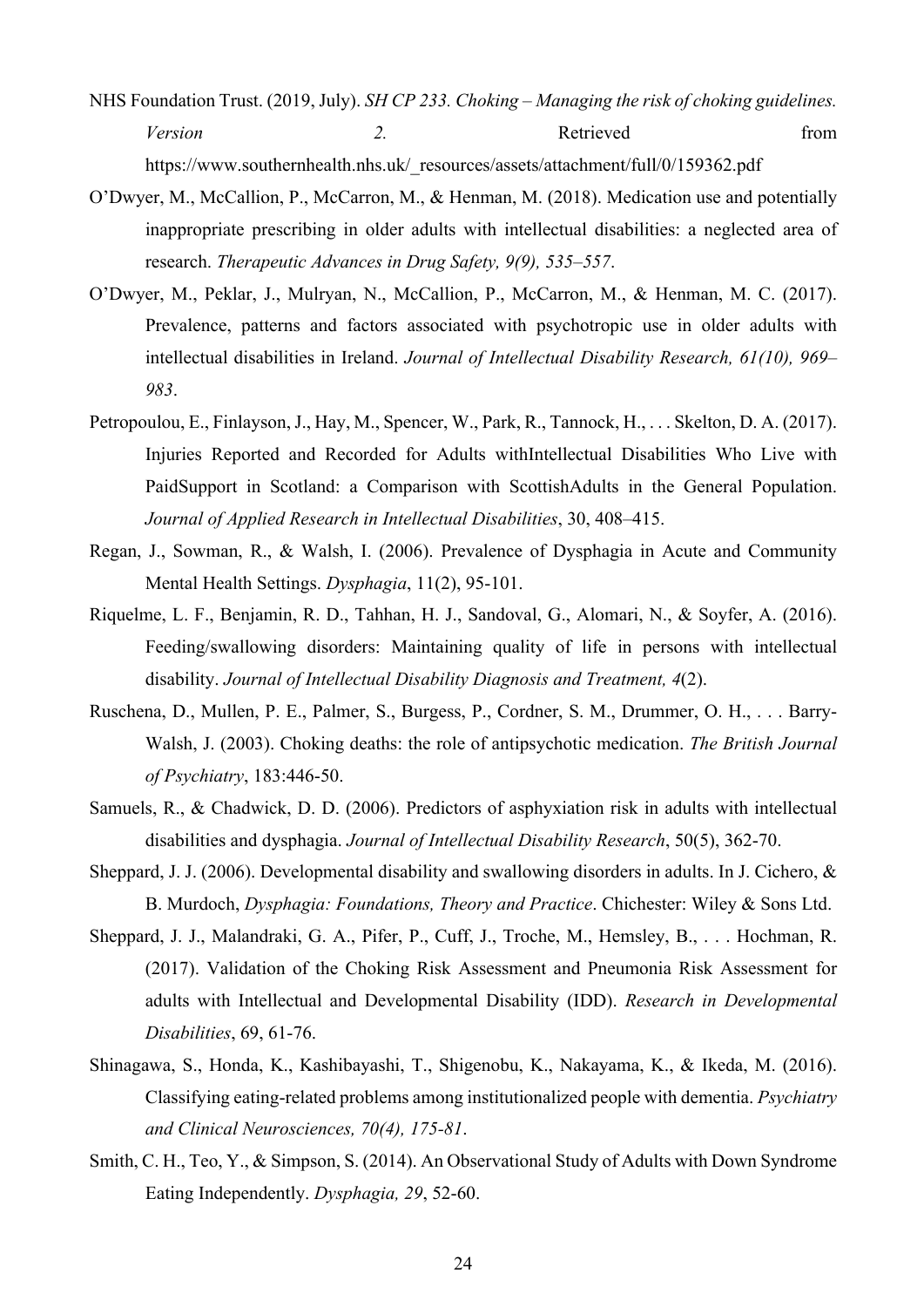- Stevenson, D. A., Heinemann, J., Angulo, M., Butler, M. G., Loker, J., Rupe, N., . . . Scheimann, A. O. (2007). Deaths Due to Choking in Prader–Willi Syndrome. *American Journal of Medical Genetics*, 143A(5), 484-7.
- Stortz, J. N., Lake, J. K., Cobigo, V., Ouellette-Kuntz, H. M., & Lunsky, Y. (2014). Lessons Learned From Our Elders: How to Study Polypharmacy in Populations With Intellectual and Developmental Disabilities. *Intellectual and Developmental Disabilities, 52(1), 60-77*.
- Thacker, A., Abdelnoor, A., Anderson, C., White, S., & Hollins, S. (2008). Indicators of choking risk in adults with learning disabilities: a questionnaire survey and interview study. *Disability and Rehabilitation, 30*(15), 1131-38.
- Tredinnick, G., & Cocks, N. (2013). Effectiveness of dysphagia training for adult learning disabilities support workers. *British Journal of Learning Disability, 42*, 125-132.
- Troche, M. S., Brandimore, A. E., Godoy, J., & Hegland, K. W. (2014). A framework for understanding shared substrates of airway protection. *Journal of Applied Oral Science*, 22(4), 251–260.
- Trollor, J., Srasuebkul, P., Xu, H., & Howlett, S. (2017). Cause of death and potentially avoidable deaths in Australian adults with intellectual disability using retrospective linked data. *BMJ Open*, 7, e013489.
- Westergren, A., Unosson, M., Ohlsson, O., Lorefält, B., & Hallberg, I. R. (2002). Eating difficulties, assisted eating and nutritional status in elderly (>=65 years) patients in hospital rehabilitation. *International Journal of Nursing Studies , 39(3), 341-351*.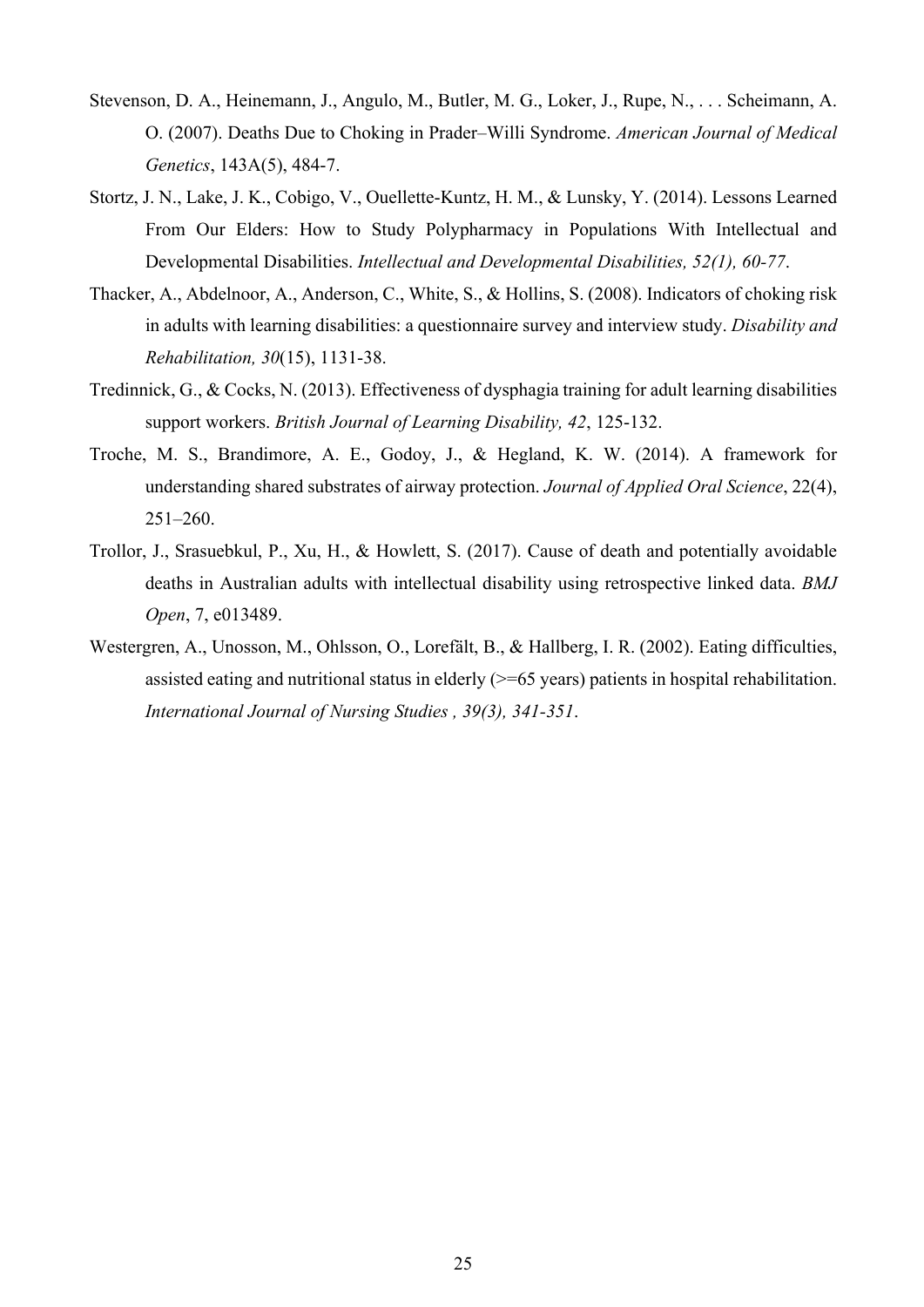| Variable                          |                                | <b>History of choking episode</b> |          |    |          |        |           |  |
|-----------------------------------|--------------------------------|-----------------------------------|----------|----|----------|--------|-----------|--|
|                                   |                                | <b>Total</b>                      |          |    | Yes      |        | <b>No</b> |  |
| Age (n=597)                       | $50$                           | 69                                | 11.6%    | 9  | 8.7%     | 60     | 12.1%     |  |
|                                   | 50-64                          | 376                               | 63.0%    | 57 | 55.3%    | 319    | 64.6%     |  |
|                                   | $\geq 65$                      | 152                               | 25.5%    | 37 | 35.9%    | 115    | 23.3%     |  |
| Gender $(n=597)$                  | Male                           | 266                               | 44.6%    | 47 | 45.6%    | 219    | 44.3%     |  |
|                                   | Female                         | 331                               | 55.4%    | 56 | 54.4%    | 275    | 55.7%     |  |
| Level of ID<br>$(n=549)$          | Mild                           | 133                               | 24.2%    | 22 | 22.4%    | 111    | 24.6%     |  |
|                                   | Moderate                       | 254                               | 46.3%    | 44 | 44.9%    | 210    | 46.6%     |  |
|                                   | Severe/ Profound               | 162                               | 29.5%    | 32 | 32.7%    | 130    | 28.8%     |  |
| Type of                           | Independent/Family             | 92                                | 15.4%    | 7  | 6.8%     | 85     | 17.2%     |  |
| residence                         | Community group home           | 240                               | 40.2%    | 44 | 42.7%    | 196    | 39.7%     |  |
| $(n=597)$                         | Residential Care               | 265                               | 44.4%    | 52 | 50.5%    | 213    | 43.1%     |  |
| Down Syndrome (n=597)             |                                | 107                               | 17.9%    | 20 | 19.4%    | 87     | 17.6%     |  |
| Cerebral Palsy (n=596)            |                                | 45                                | 7.6%     | 14 | 13.6%    | 31     | 6.3%      |  |
| Dementia (n=596)                  |                                | 51                                | 8.6%     | 9  | 8.7%     | 42     | 8.5%      |  |
| Epilepsy $(n=596)$                |                                | 212                               | 35.5%    | 40 | 38.8%    | 172    | 34.9%     |  |
| Psychiatric condition (n=596)     |                                | 312                               | 52.3%    | 60 | 58.3%    | 252    | 51.1%     |  |
| Neurodegenerative disease (n=596) |                                | 9                                 | 1.5%     | 3  | 2.9%     | 6      | 1.2%      |  |
| Stroke or TIA (n=596)             |                                | 32                                | 5.4%     | 5  | 4.9%     | 27     | 5.5%      |  |
| Respiratory conditions (n=596)    |                                | 23                                | 3.9%     | 5  | 4.9%     | 18     | 3.7%      |  |
| GERD (n=596)                      |                                | 97                                | 16.3%    | 29 | 28.2%    | 68     | 13.8%     |  |
| Polypharmacy                      | No polypharmacy                | 200                               | 36.8%    | 24 | 25.3%    | 176    | 39.3%     |  |
| $(n=543)$                         | Polypharmacy                   | 203                               | 37.4%    | 36 | 37.9%    | 167    | 37.3%     |  |
|                                   | Excessive polypharmacy         | 140                               | 25.8%    | 35 | 36.8%    | 105    | 23.4%     |  |
| Antipsychotics<br>$(n=544)$       |                                | 247                               | 45.4%    | 59 | 62.1%    | 188    | 41.9%     |  |
| Hypnotics/sedatives (n=544)       |                                | 95                                | 17.5%    | 19 | 20.0%    | 76     | 16.9%     |  |
| Anticholinergic (n=544)           |                                | $70\,$                            | 12.9%    | 19 | $20.0\%$ | 51     | 11.4%     |  |
| Anxiolytics<br>$(n=544)$          |                                | 99                                | 18.2%    | 20 | 21.2%    | 79     | 17.6%     |  |
| Visual impairment (n=586)         |                                | 130                               | 22.2%    | 30 | $30.0\%$ | 100    | $20.6\%$  |  |
| Dentition status                  | Having own teeth               | 372                               | 62.6%    | 52 | 51.0%    | 320    | 65.0%     |  |
| $(n=594)$                         | Wearing dentures               | 107                               | 18.0%    | 20 | 19.6%    | 87     | 17.7%     |  |
|                                   | Edentulous                     | 115                               | 19.4%    | 30 | 29.4%    | 85     | 17.3%     |  |
|                                   | Challenging behaviours (n=473) |                                   | $60.0\%$ | 58 | 72.5%    | 226    | 57.5%     |  |
| Eating                            | None                           | 335                               | 56.4%    | 34 | 33.0%    | 301    | 61.3%     |  |
| difficulties<br>$(n=594)$         | Some                           | 144                               | 24.2%    | 37 | 35.9%    | 107    | 21.8%     |  |
|                                   | Much                           | 56                                | 9.4%     | 21 | 20.4%    | 35     | $7.1\%$   |  |
|                                   | Cannot do at all               | 59                                | 9.9%     | 11 | 10.7%    | 48     | $9.8\%$   |  |
| Help with eating<br>$(n=259)$     | No                             | 102                               | 39.4%    | 35 | $50.7\%$ | 67     | 35.3%     |  |
|                                   | Yes                            | 105                               | 40.5%    | 24 | 34.8%    | $81\,$ | 42.6%     |  |
|                                   | Complete support               | 52                                | 20.1%    | 10 | 14.5%    | 42     | 22.1%     |  |
| Modified diet (n=595)             |                                | 137                               | 23.0%    | 44 | 42.7%    | 93     | 18.9%     |  |

Table 1. Sample characteristics in relation to choking history.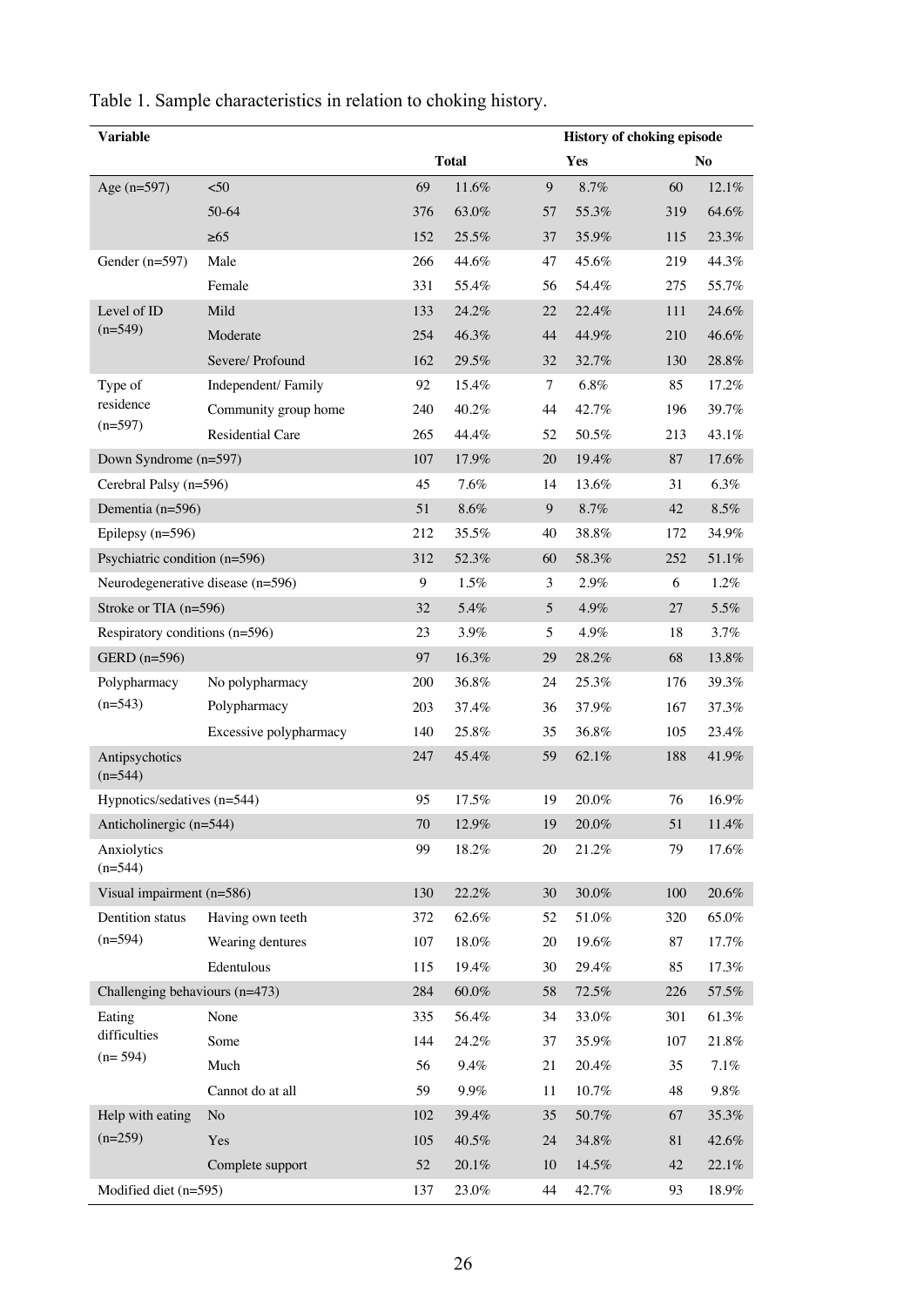| <b>Item</b>        | f                           | $\mathbf{v}_c$ |
|--------------------|-----------------------------|----------------|
| Any food           | 9                           | $13.2\%$       |
| Solid food         | 50                          | 73.5%          |
| Fluids             | 1                           | 1.5%           |
| Double consistency | 3                           | $4.4\%$        |
| Medication         | $\mathfrak{D}$              | 2.9%           |
| Saliva             | 1                           | 1.5%           |
| Non-food items     | $\mathcal{D}_{\mathcal{L}}$ | 2.9%           |
| Total              | 68                          | 100%           |

Table 2. Food items resulted in choking episode.

Table 3. Binary logistic regression for choking history.

| <b>Variable</b>        |                        | <i>p</i> -value | <b>Crude OR</b> | $CI(\pm)$       |
|------------------------|------------------------|-----------------|-----------------|-----------------|
| Type of residence      | Independent/Family     | 0.035           |                 |                 |
|                        | Community group home   | 0.019           | 2.726           | (1.180; 6.297)  |
|                        | Residential Care       | 0.010           | 2.964           | (1.295; 6.786)  |
| Cerebral Palsy         |                        | 0.013           | 2.344           | (1.199; 4.584)  |
| <b>GERD</b>            |                        | < 0.0001        | 2.449           | (1.486; 4.038)  |
| Polypharmacy           | No polypharmacy        | 0.009           |                 |                 |
|                        | Polypharmacy           | 0.108           | 1.581           | (0.905; 2.763)  |
|                        | Excessive polypharmacy | 0.002           | 2.444           | (1.378; 4.335)  |
| Antipsychotic          |                        | < 0.0001        | 2.275           | (1.444; 3.586)  |
| Anticholinergic        |                        | 0.024           | 1.951           | (1.091; 3.488)  |
| Visual impairment      |                        | 0.040           | 1.654           | (1.023; 2.676)  |
| Dentition status       | Having own teeth       | 0.011           |                 |                 |
|                        | Wearing dentures       | 0.231           | 1.415           | (0.802; 2.495)  |
|                        | Edentulous             | 0.003           | 2.172           | (1.305; 3.613)  |
| Challenging behaviours |                        | 0.014           | 1.948           | (1.147; 3.310)  |
| Eating difficulties    | None                   | < 0.0001        |                 |                 |
|                        | Some                   | < 0.0001        | 3.061           | (1.829; 5.125)  |
|                        | Much                   | < 0.0001        | 5.312           | (2.782; 10.143) |
|                        | Cannot do at all       | 0.063           | 2.029           | (0.963; 4.273)  |
| Help with eating       | Yes/ Complete support  |                 | $\blacksquare$  |                 |
|                        | No                     | 0.025           | 1.89            | (1.082; 3.302)  |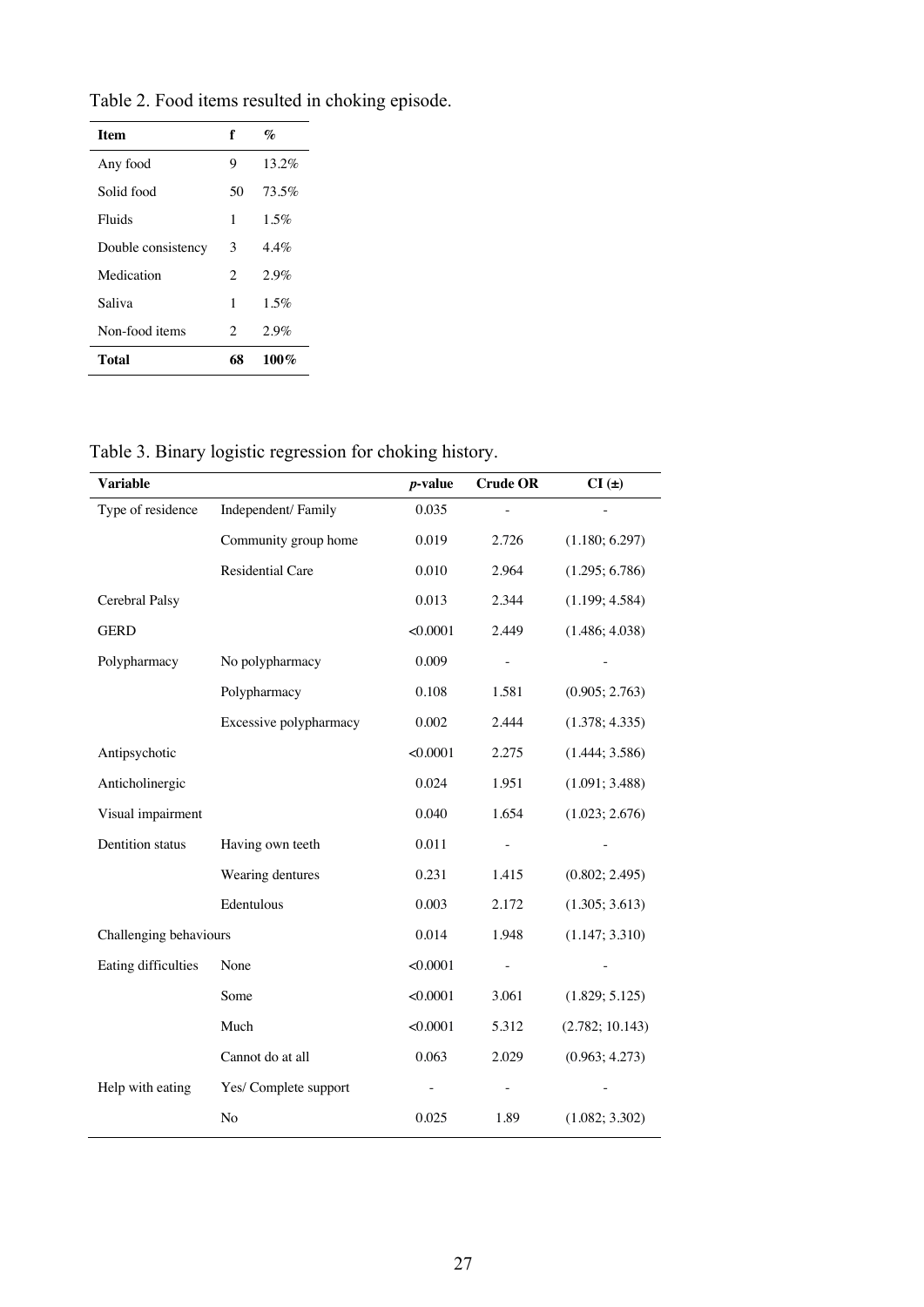| <b>Variable</b>     |                       | <i>p</i> -value | <b>Adjusted OR</b> | $CI(\pm)$       |
|---------------------|-----------------------|-----------------|--------------------|-----------------|
| Age                 | $50$                  | 0.001           |                    |                 |
|                     | 50-64                 | 0.273           | 1.873              | (0.61; 5.751)   |
|                     | >65                   | 0.007           | 4.875              | (1.546; 15.373) |
| Cerebral Palsy      |                       | 0.008           | 3.164              | (1.359; 7.364)  |
| Antipsychotics      |                       | 0.001           | 2.822              | (1.564; 5.091)  |
| Visual impairment   |                       | 0.032           | 2.061              | (1.064; 3.994)  |
| Eating difficulties | None                  | 0.002           | -                  |                 |
|                     | Some/ Much difficulty | 0.001           | 2.662              | (1.477; 4.799)  |
|                     | Cannot do at all      | 0.887           | 0.925              | (0.313; 2.729)  |

Table 4. Multiple logistic regression model for choking history.